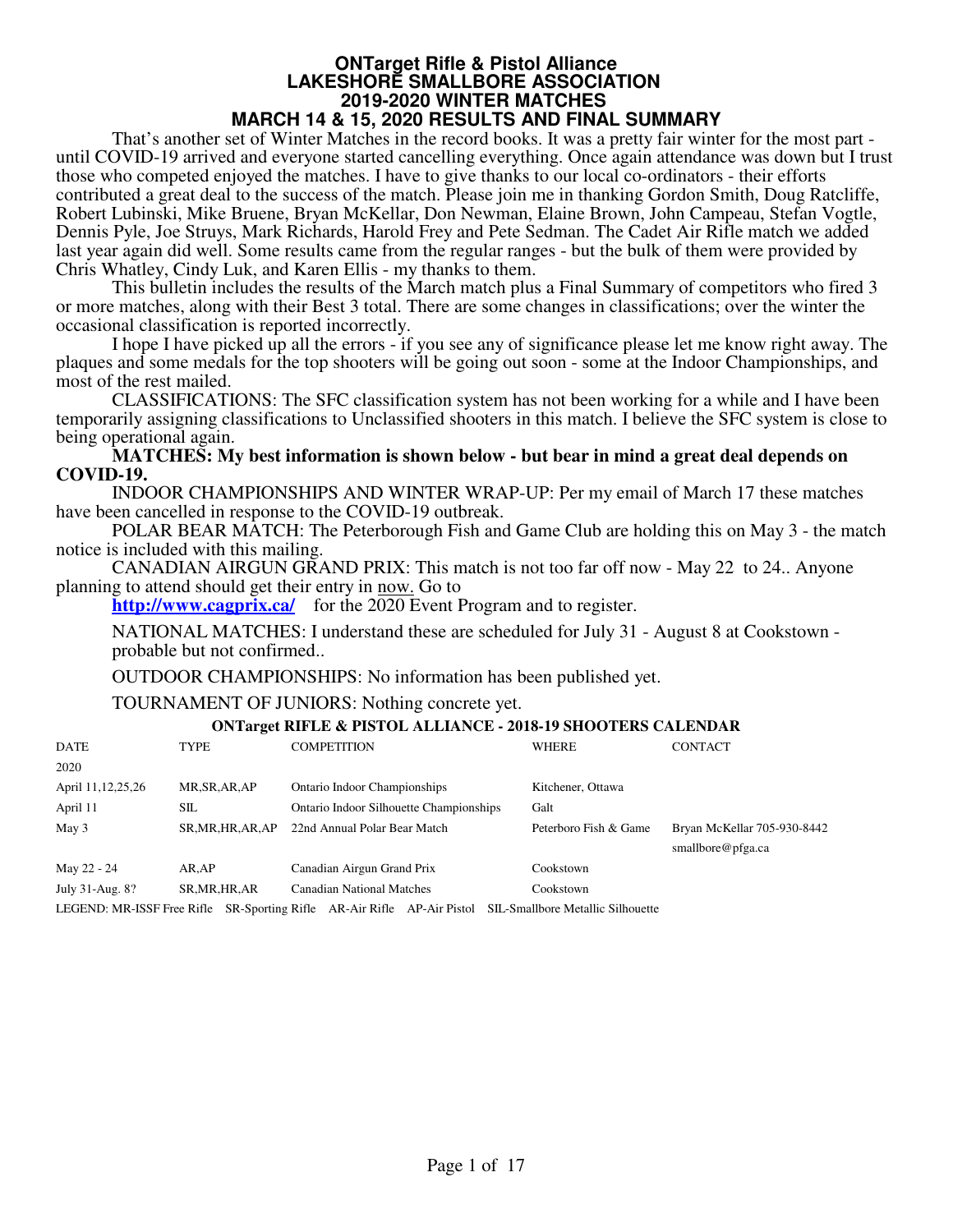### **FINAL SUMMARY OF LSBA 2019-2020 WINTER MATCHES**

#### **SPORTING RIFLE PRONE**

| Rg. | Name                                         | CLS. | NOV                                | DEC | JAN                                | FEB                  | MAR                                | BEST 3    |               |
|-----|----------------------------------------------|------|------------------------------------|-----|------------------------------------|----------------------|------------------------------------|-----------|---------------|
|     | 1 Philip Gray                                | MA   |                                    |     | 592X28 596X27 597X32 594X36 595X30 |                      |                                    |           | 1788X 89-1st  |
|     | 2 George Lee                                 | MA   |                                    |     | 593X36 591X25 592X27 584X23 598X33 |                      |                                    |           | 1783X 96-2nd  |
|     | 3 Alan Mckellar                              | MA   |                                    |     |                                    |                      | 584X22 584X26 586X27 594X32 591X30 | 1771X 89  |               |
|     | 4 Thomas Yeung                               | MA   | 588X30 585X17 585X22 588X29        |     |                                    |                      |                                    | 1761X 81  |               |
|     | 1 Robert Birch                               | EX   |                                    |     |                                    |                      | 591X30 586X21 590X22 594X27 596X39 |           | 1781X 96-1st  |
|     | 2 Sufei Xu                                   | EX   |                                    |     | 590X25 588X27 593X30 592X30        |                      |                                    |           | 1775X 85-2nd  |
|     | 3 Brian Wheatley                             | EX   |                                    |     |                                    |                      | 592X35 591X27 588X22               |           | 1771X 84-3rd* |
|     | 4 Charles Schaaf                             | EX   |                                    |     |                                    |                      | 582X22 582X23 588X31 591X27 592X26 | 1771X 84* |               |
|     | 5 Michael Bruene                             | EX   |                                    |     | 591X31 589X21 587X23 586X21 588X21 |                      |                                    | 1768X 73  |               |
|     | 6 George Sawicki                             | EX   | 579X22 578X23 584X25 577X22        |     |                                    |                      |                                    | 1741X 70  |               |
|     | 7 Bryan Mckellar<br>EX EX                    |      |                                    |     |                                    |                      | 565X 5 571X16 572X18 579X20 580X17 | 1731X 55  |               |
|     | 8 Kostas Kapothanasis                        | EX   |                                    |     |                                    |                      | 564X13 546X 9 572X16 569X15        | 1705X 44  |               |
|     | * Tie broken on average of all targets fired |      |                                    |     |                                    |                      |                                    |           |               |
|     | 1 Danielle Belanger                          | SS   |                                    |     | 590X24 594X30                      |                      | 588X25                             |           | 1772X 79-1st  |
|     | 2 Rick Mitchell                              | SS   | 586X31 585X20 574X15 589X24 588X31 |     |                                    |                      |                                    |           | 1763X 86-2nd  |
|     | 3 Bob Sutton                                 | SS   | 581X20 585X20                      |     |                                    |                      | 577X18 566X 7                      | 1743X 58  |               |
|     | 4 Peter Sheridan                             | SS   |                                    |     |                                    |                      | 582X25                             | 1735X 57  |               |
|     | 5 Dennis Pyle                                | SS   |                                    |     | 560X11 555X 7 558X13 543X 7 555X11 |                      |                                    | 1673X 35  |               |
|     | 1 Mark McGuire                               | МM   |                                    |     | 581X17 582X24 585X24 577X17 579X16 |                      |                                    |           | 1748X 65-1st  |
|     | 2 Paul Johnson                               | МM   |                                    |     | 578X20 557X16 582X21 573X17 571X17 |                      |                                    |           | 1733X 58-2nd  |
|     | 3 Paul Shoebridge                            | MM   |                                    |     | 567X10 563X12 554X14 590X19 572X13 |                      |                                    |           | 1729X 42-3rd  |
|     | 4 Maria Kapothanasis                         | МM   | 576X19                             |     |                                    | 572X15 571X13 561X10 |                                    | 1719X 47  |               |
|     | 5 Conor Byrne                                | МM   |                                    |     | 556X12 553X10 574X17 569X12 570X16 |                      |                                    | 1713X 45  |               |
|     | 6 Liam Davis                                 | МM   |                                    |     |                                    |                      | 569X12 564X11 560X 9 566X19        | 1699X 42  |               |
|     | 7 Nick Melnyk                                | MM   |                                    |     | 532X 6 561X13 560X11 523X 4 573X15 |                      |                                    | 1694X 39  |               |
|     | 8 Achim Krull                                | МM   |                                    |     | 551X 6 565X12 565X12 556X 6 549X10 |                      |                                    | 1686X 30  |               |
|     | 9 Dylan Byrne                                | МM   |                                    |     | 563X11 533X 5 543X 8 537X 2 554X 7 |                      |                                    | 1660X 26  |               |
|     | 10 Steve Melnyk                              | МM   |                                    |     | 513X 2 507X 6 500X 4 540X11 545X 8 |                      |                                    | 1598X 21  |               |
|     | 11 Ki Nam Choi                               | МM   |                                    |     | 519X 8 480X 5 514X 1 514X 4 506X 4 |                      |                                    | 1547X 13  |               |
|     | 1 Maria Kapothanasis                         | IJ   | 576X19                             |     |                                    | 572X15 571X13 561X10 |                                    |           | 1719X 47-1st  |
|     | 2 Dylan Byrne                                | IJ   |                                    |     | 563X11 533X 5 543X 8 537X 2 554X 7 |                      |                                    | 1660X 26  |               |
|     | 1 Liam Davis                                 | JR   |                                    |     | 569X12 564X11 560X 9 566X19        |                      |                                    |           | 1699X 42-1st  |
|     | 2 Nick Melnyk                                | JR   |                                    |     | 532X 6 561X13 560X11 523X 4 573X15 |                      |                                    | 1694X 39  |               |
|     |                                              |      |                                    |     |                                    |                      |                                    |           |               |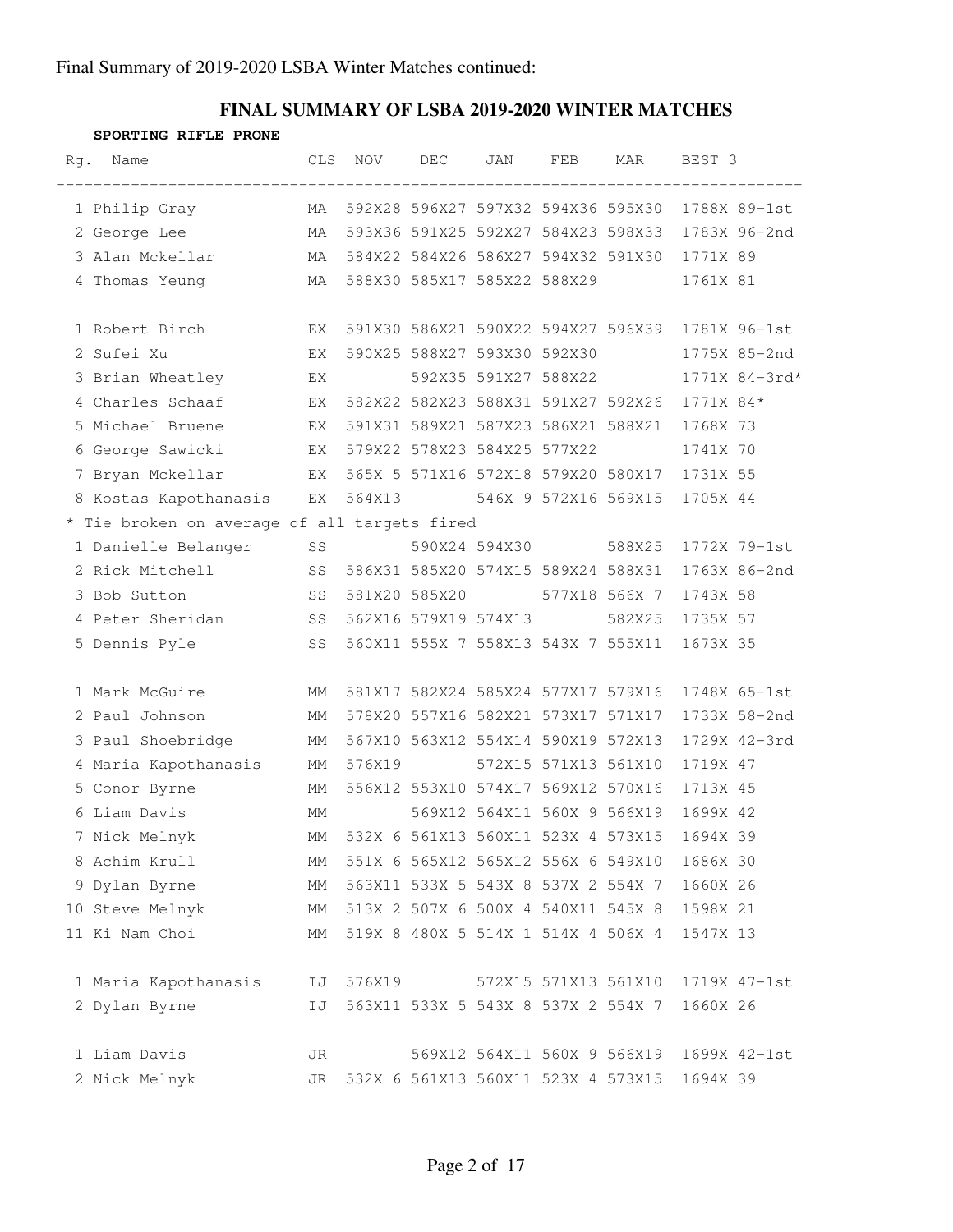| SPORTING RIFLE PRONE |      |                                    |      |     |                                    |     |                                                 |
|----------------------|------|------------------------------------|------|-----|------------------------------------|-----|-------------------------------------------------|
| Name<br>Rq.          | CLS. | NOV                                | DEC. | JAN | FEB                                | MAR | BEST 3                                          |
|                      |      |                                    |      |     |                                    |     |                                                 |
| 1 Philip Gray        | VT.  |                                    |      |     |                                    |     | 592X28 596X27 597X32 594X36 595X30 1788X 89-1st |
| 2 George Lee         | VT.  | 593X36 591X25 592X27 584X23 598X33 |      |     |                                    |     | 1783X 96-2nd                                    |
| 3 Alan Mckellar      | VT.  |                                    |      |     | 584X22 584X26 586X27 594X32 591X30 |     | 1771X 89                                        |
| 4 Thomas Yeung       | VT.  | 588X30 585X17 585X22 588X29        |      |     |                                    |     | 1761X 81                                        |
| 5 Achim Krull        | VT.  | 551X 6 565X12 565X12 556X 6 549X10 |      |     |                                    |     | 1686X 30                                        |
|                      |      |                                    |      |     |                                    |     |                                                 |

#### **SPORTING RIFLE 3-POSITION**

| Name<br>Rq.              | CLS. | NOV       | DEC                  | JAN | FEB                  | MAR                  | BEST 3                            |  |
|--------------------------|------|-----------|----------------------|-----|----------------------|----------------------|-----------------------------------|--|
| 1 Thomas Yeung           | МA   |           | 556X13 543X15 548X18 |     |                      |                      | 1647X 46-1st                      |  |
| 1 Alan Mckellar          | EX   | 555X 8    |                      |     |                      |                      | 562X 8 566X16 572X22 1700X 46-1st |  |
| 1 Shawn Smedmor          |      | SS 559X 7 |                      |     |                      | 560X17 564X 9 576X20 | 1700X 46-1st                      |  |
| 1 Shawn Smedmor          | VT.  | 559X 7    |                      |     |                      | 560X17 564X 9 576X20 | $1700X$ 46*-1st                   |  |
| 2 Alan Mckellar          | VT   | 555X 8    |                      |     | 562X 8 566X16 572X22 |                      | $1700X$ 46*-2nd                   |  |
| 3 Thomas Yeung           | VT   |           | 556X13 543X15 548X18 |     |                      |                      | 1647X 46                          |  |
| *Tie broken by countback |      |           |                      |     |                      |                      |                                   |  |

------------------------------------------------------------------------------

#### **ISSF FREE RIFLE PRONE - IRON SIGHTS**

| Rq.<br>Name<br>--------------------- | <b>CLS</b> | <b>NOV</b> | DEC   | JAN   | FEB   | MAR   | BEST 3       |
|--------------------------------------|------------|------------|-------|-------|-------|-------|--------------|
| 1 Glynn Loftin                       | OE         | 619.3      | 618.0 | 616.6 | 622.5 | 622.0 | 1863.8-1st   |
| 2 Michal Dugovic                     | OE         |            | 612.5 | 619.2 | 617.1 | 615.0 | 1851.3       |
| 1 Fazal Mohideen                     | МA         | 590        | 592   | 589   | 587   | 596   | $1778 - 1st$ |
| 2 Glynn Loftin                       | МA         | 591        | 590   | 583   | 587   | 593   | $1774 - 2nd$ |
| 3 Paul Deslierres                    | МA         | 588        | 591   | 588   |       |       | $1767 - 3rd$ |
| 4 Faisal Rahman                      | МA         | 586        | 587   | 590   |       |       | 1763         |
| 5 Michael Wong-Shui                  | МA         | 587        | 580   | 585   | 580   | 587   | 1759         |
| 6 Glen Hewitt                        | МA         | 561        |       | 555   | 564   | 563   | 1688         |
|                                      |            |            |       |       |       |       |              |
| 1 Bernard Pepin                      | EX.        | 592        | 588   | 586   |       | 578   | $1766 - 1st$ |
| 2 Bianca Fung                        | EX         |            | 576   | 579   | 586   | 576   | $1741 - 2nd$ |
| 3 Andrew Mohideen                    | EX         | 562        | 583   | 574   | 570   | 576   | 1733         |
| 4 Steven Spinney                     | ЕX         |            | 566   |       | 550   | 553   | 1669         |
|                                      |            |            |       |       |       |       |              |
| 1 Nicholas Mohideen                  | SS         |            | 573   | 563   | 575   | 574   | $1722 - 1st$ |
| 2 Weicong Zhong                      | SS         | 567        |       | 567   | 576   | 567   | 1710         |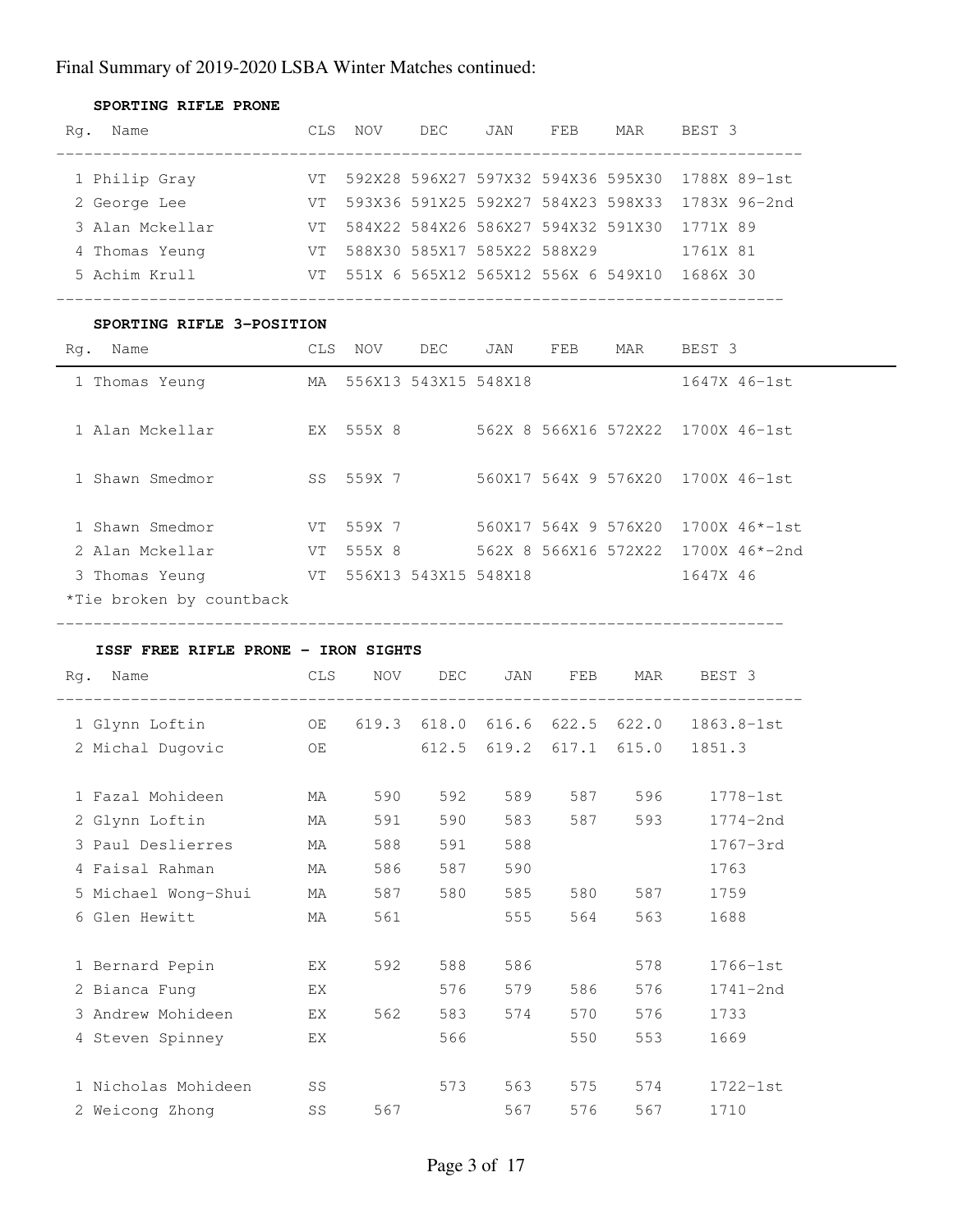| Rg. | Name                               | <b>CLS</b>             | NOV | DEC     | JAN             | FEB     | MAR   | BEST 3       |
|-----|------------------------------------|------------------------|-----|---------|-----------------|---------|-------|--------------|
|     | 1 Steve Lyman                      | MM                     | 565 | 558     | 580             | 573     | 584   | $1737 - 1st$ |
|     | 2 Melissa Morris                   | МM                     |     |         | 559             | 566     | 570   | 1695-2nd     |
|     | 3 Trent Campbell                   | MM                     |     | 557 553 | 561 7           | 573     | 557   | $1691 - 3rd$ |
|     | 4 Thomas Yeung                     | MM                     | 544 | 542 545 |                 |         |       | 1631         |
|     | 5 Gordon Smith                     | MM                     | 540 |         |                 | 529 499 | 536   | 1605         |
|     | 6 Bryan Mckellar                   | МM                     | 511 |         | 526 534         | 528     | 521   | 1588         |
|     | 7 Margus Jukkum                    | MМ                     |     | 519     | 525             | 525     |       | 1569         |
|     | 1 Andrew Mohideen                  | JR                     | 562 |         | 583 574         | 570     | 576   | $1733 - 1st$ |
|     | 2 Nicholas Mohideen                | JR                     |     |         | 573 563         | 575     | 574   | $1722 - 2nd$ |
|     | 3 Weicong Zhong                    | JR                     | 567 |         | 567             | 576     | 567   | 1710         |
|     | 1 Steve Lyman                      | VT <b>V</b>            | 565 |         | 558 580 573     |         | 584   | $1737 - 1st$ |
|     | 2 Trent Campbell                   | VT 11                  | 557 |         | 553 561         | 573     | 557   | 1691-2nd     |
|     | 3 Thomas Yeung NT VT               |                        |     |         | 544 542 545     |         |       | 1631         |
|     | 4 Gordon Smith                     | VT                     | 540 |         | 529             |         | 536   | 1605         |
|     | ISSF FREE RIFLE PRONE - ANY SIGHTS |                        |     |         |                 |         |       |              |
| Rg. | Name                               | CLS                    | NOV | DEC     | JAN             | FEB     | MAR   | BEST 3       |
|     | 1 Glynn Loftin                     | MA                     |     |         | 596 593 594 595 |         |       | 592 1785-1st |
|     | 2 Fazal Mohideen MA                |                        | 588 |         | 595 592         | 593     | 596 7 | $1784 - 2nd$ |
|     | 3 Michael Wong-Shui MA             |                        | 586 |         | 580 583 581     |         | 587   | 1756-3rd     |
|     | 4 Paul Deslierres                  | MA MA                  | 583 | 581 585 |                 |         |       | 1749         |
|     | 5 Faisal Rahman                    | MA                     | 578 | 584     |                 | 585     |       | 1747         |
|     | 6 Glen Hewitt                      | МA                     | 560 |         | 558             | 565     | 566   | 1691         |
|     | 1 Bianca Fung                      | ЕX                     |     | 571     | 584             | 579     | 587   | $1750 - 1st$ |
|     | 2 Andrew Mohideen                  | ΕX                     | 563 | 572     | 578             | 574     | 578   | 1730-2nd     |
|     | 3 Steven Spinney                   | ΕX                     |     | 562     |                 | 567     | 553   | 1682         |
|     | 1 Nicholas Mohideen                | $\mathbb{S}\mathbb{S}$ |     | 557     | 558             | 563     | 557   | $1678 - 1st$ |
|     | 1 Steve Lyman                      | МM                     | 579 | 578     | 573             | 585     | 580   | $1744-1st$   |
|     | 1 Andrew Mohideen                  | JR                     | 563 | 572     | 578             | 574     | 578   | $1730 - 1st$ |
|     | 2 Nicholas Mohideen                | JR                     |     | 557     | 558             | 563     | 557   | 1678         |
|     | 1 Steve Lyman                      | VT                     | 579 | 578     | 573             | 585     | 580   | $1744-1st$   |

#### **ISSF FREE RIFLE PRONE - IRON SIGHTS**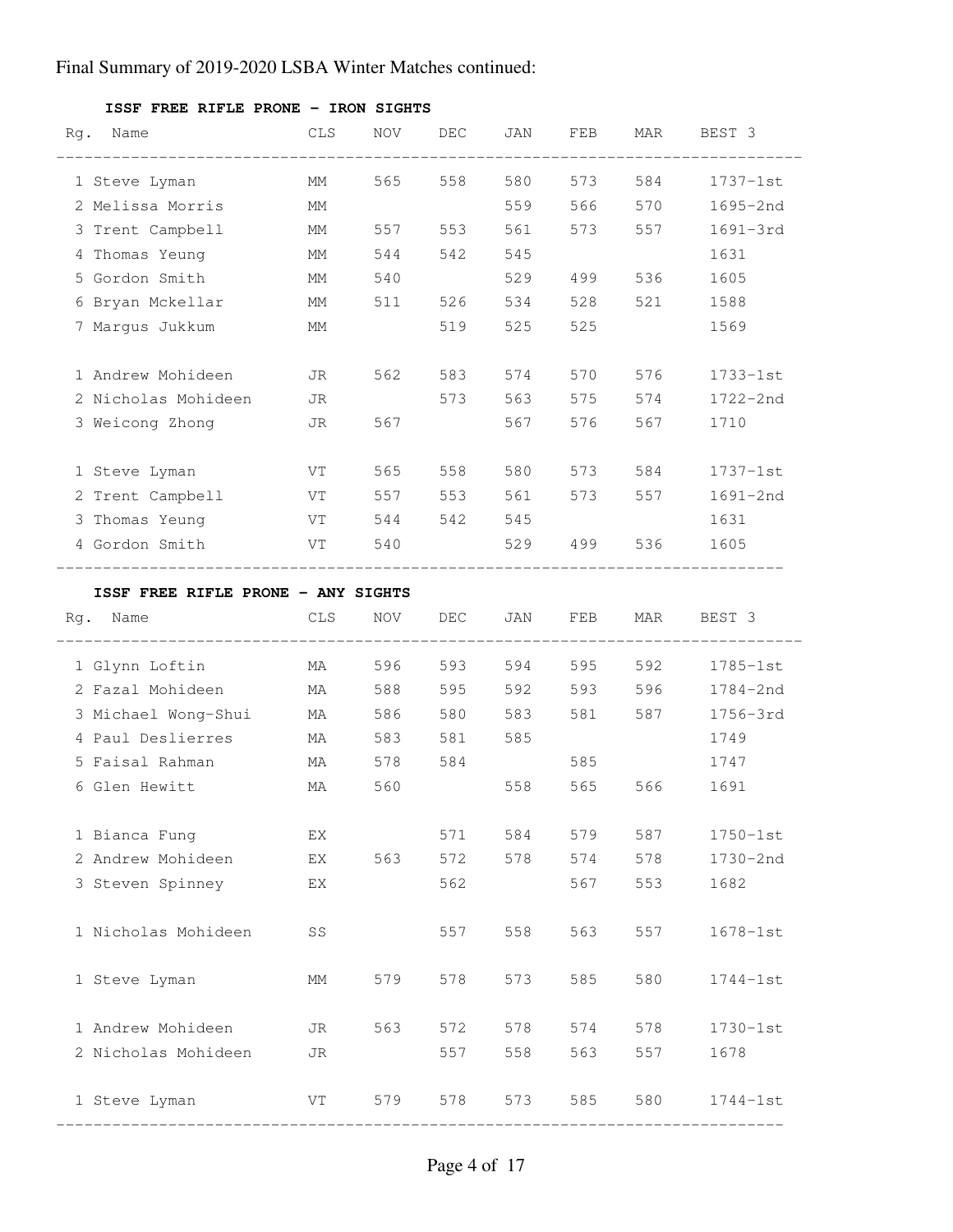| ISSF FREE RIFLE 3-POSITION                                                                         |    |       |                   |     |       |                         |       |                                   |                                |
|----------------------------------------------------------------------------------------------------|----|-------|-------------------|-----|-------|-------------------------|-------|-----------------------------------|--------------------------------|
| Rg. Name                                                                                           |    |       |                   |     |       |                         |       | CLS NOV DEC JAN FEB MAR BEST 3    |                                |
| 1 Greg Sych                                                                                        | OE | 1173  |                   |     |       |                         |       | 1172 1166 1159 1167 3512-1st      |                                |
| 2 Michal Dugovic OE                                                                                |    |       |                   |     |       |                         |       | 1136 1132 1143 1134 1137 3416-2nd |                                |
| 3 Sharon Bowes<br><b>OE</b>                                                                        |    |       |                   |     |       |                         |       | 1141 1140 1127 1126 3408          |                                |
| 4 Cindy Luk                                                                                        | OE |       |                   |     |       |                         |       | 1132 1143 1122 3397               |                                |
| 1 Mart Klepp                                                                                       | MA |       | 1125 1114         |     |       |                         |       | 1110 3349-1st                     |                                |
| 1 Weicong Zhong<br>MM                                                                              |    |       |                   |     |       |                         |       | 1083 1077 1076 1082 3242-1st      |                                |
| 1 Weicong Zhong           JR   1083         1077   1076   1082     3242-1st<br>___________________ |    |       |                   |     |       |                         |       |                                   |                                |
| ISSF SPORT RIFLE                                                                                   |    |       |                   |     |       |                         |       |                                   |                                |
| Rg. Name<br>CLS NOV DEC JAN FEB MAR BEST 3                                                         |    |       |                   |     |       |                         |       |                                   |                                |
| 1 Sharon Bowes 60 CE 569 580 571 562 1720-1st                                                      |    |       |                   |     |       |                         |       |                                   |                                |
| OE 563 570 551 1684<br>2 Cindy Luk                                                                 |    |       |                   |     |       |                         |       |                                   |                                |
| AIR RIFLE                                                                                          |    |       |                   |     |       |                         |       |                                   |                                |
| Rg. Name                                                                                           |    |       |                   |     |       |                         |       |                                   | CLS NOV DEC JAN FEB MAR BEST 3 |
| 1 Christopher Baldwin OE 622.1 621.5 625.4 620.6                                                   |    |       |                   |     |       |                         |       |                                   | $1869.0 - 1st$                 |
| 2 Mekenzie Van Bynen OE 607.9 603.8 613.2 614.8 609.1 1837.1-2nd                                   |    |       |                   |     |       |                         |       |                                   |                                |
| 3 Sharon Bowes<br><b>STATE OF STATE OF STATE OF STATE</b>                                          |    |       |                   |     |       |                         |       | 615.6 609.1 606.5 609.5 609.8     | 1834.9-3rd                     |
| 4 Greg Sych                                                                                        | OE |       |                   |     |       | 611.6 605.9 611.6 607.5 |       |                                   | 1830.7                         |
| 5 Jeremy Ellis                                                                                     | OE | 606.1 |                   |     |       |                         |       | 610.8 604.4                       | 1821.3                         |
| 6 Michal Dugovic                                                                                   | OE |       | 579.7 597.0 606.2 |     |       |                         | 602.8 | 597.9                             | 1806.9                         |
| 7 Renee Chandler                                                                                   | ОE | 577.3 | 571.5             |     | 575.6 |                         |       |                                   | 1724.4                         |
| 8 Stephen Heit                                                                                     | ОE | 562.0 | 573.6             |     | 555.8 |                         | 558.0 |                                   | 1693.6                         |
| 1 Tianshi (Sam) Meng                                                                               | ΕX | 556   |                   | 559 | 552   |                         | 560   |                                   | $1675 - 1st$                   |
| 2 Melissa Morris                                                                                   | EX | 550   |                   | 556 | 553   |                         | 555   | 555                               | 1666-2nd                       |
| 3 Yvette Young                                                                                     | ЕX |       |                   | 548 | 545   |                         | 536   |                                   | 1629                           |
| 4 Alex Trujillo-Garcia                                                                             | TΕ |       |                   | 413 | 412   |                         | 343   |                                   | 1168                           |
| 1 A. Belanger McGuire                                                                              | SS |       |                   | 552 | 571   |                         | 561   | 560                               | $1692 - 1st$                   |
| 2 Jessica Hough                                                                                    | SS |       |                   | 534 | 544   |                         | 546   | 518                               | $1624 - 2nd$                   |
| 3 Margus Jukkum                                                                                    | SS | 519   |                   | 475 | 515   |                         | 504   |                                   | 1538                           |
| 1 Elizabeth Richards                                                                               | MM | 523   |                   | 536 |       |                         | 529   | 533                               | 1598-1st                       |
| 2 Alexandria Haripal                                                                               | MM | 458   |                   | 520 | 527   |                         | 517   |                                   | $1564 - 2nd$                   |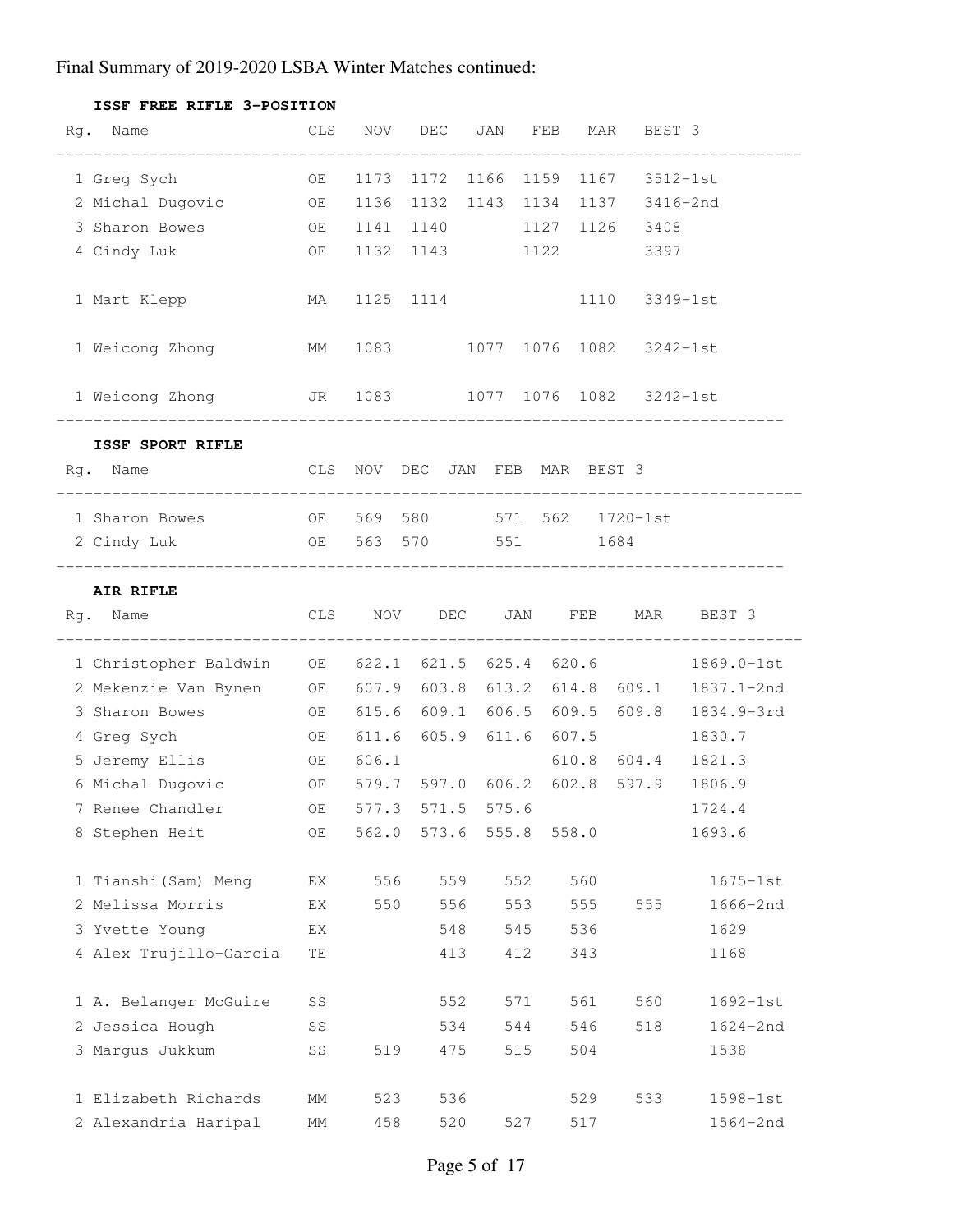#### **AIR RIFLE**

| Rg. | Name                    | CLS | NOV. | DEC | JAN | FEB | MAR | BEST 3       |
|-----|-------------------------|-----|------|-----|-----|-----|-----|--------------|
|     | 3 Tonia Belleau         | МM  | 457  | 531 | 522 | 504 |     | $1557 - 3rd$ |
|     | 4 Alan Mckellar         | МM  | 432  | 477 | 492 | 481 | 515 | 1488         |
|     | 5 Shakeb Tyabji         | MМ  | 486  | 489 | 508 | 488 |     | 1485         |
|     | 6 Meghan Decock         | МM  | 473  | 499 | 483 | 490 |     | 1472         |
|     | 7 Rohan Jadhav          | МM  | 485  | 471 | 469 | 483 |     | 1439         |
|     | 8 Nishi Vitol           | МM  | 443  | 495 | 469 | 467 |     | 1431         |
|     | 9 Bryan Mckellar        | МM  | 480  | 380 | 477 | 448 |     | 1405         |
|     | 10 Ava Fox              | МM  | 379  | 436 | 490 | 474 |     | 1400         |
|     | 11 Kyra Pennant         | МM  | 435  | 482 | 450 | 461 |     | 1393         |
|     | 12 Nick Melnyk          | МM  |      | 406 | 417 | 425 | 487 | 1329         |
|     | 13 Michael Decock       | МM  | 427  | 414 | 364 | 453 |     | 1294         |
|     | 14 Liam Smith           | МM  |      | 437 | 397 | 432 |     | 1266         |
|     | 15 Kendra Jifcu         | МM  | 342  | 397 | 427 | 421 |     | 1245         |
|     | 16 Jillian Tolboom      | МM  | 401  | 400 | 429 | 411 |     | 1241         |
|     | 17 Kai Filmer           | МM  | 355  | 397 | 412 | 427 |     | 1236         |
|     | 18 Alex Trujillo-Garcia | МM  |      | 413 | 412 | 343 |     | 1168         |
|     | 19 Nicola Bloom         | МM  | 395  | 319 | 381 |     |     | 1095         |
|     | 20 Tahmin Chowdhury     | МM  | 227  | 272 | 382 | 393 |     | 1047         |
|     |                         |     |      |     |     |     |     |              |
|     | 1 A. Belanger McGuire   | JR  |      | 552 | 571 | 561 | 560 | $1692 - 1st$ |
|     | 2 Tianshi (Sam) Meng    | JR  | 556  | 559 | 552 | 560 |     | 1675-2nd     |
|     | 3 Yvette Young          | JR  |      | 548 | 545 | 536 |     | 1629-3rd     |
|     | 4 Jessica Hough         | JR  |      | 534 | 544 | 546 | 518 | 1624         |
|     | 5 Tonia Belleau         | JR  | 457  | 531 | 522 | 504 |     | 1557         |
|     | 6 Shakeb Tyabji         | JR  | 486  | 489 | 508 | 488 |     | 1485         |
|     | 7 Meghan Decock         | JR  | 473  | 499 | 483 | 490 |     | 1472         |
|     | 8 Rohan Jadhav          | JR  | 485  | 471 | 469 | 483 |     | 1439         |
|     | 9 Nishi Vitol           | JR  | 443  | 495 | 469 | 467 |     | 1431         |
|     | 10 Ava Fox              | JR  | 379  | 436 | 490 | 474 |     | 1400         |
|     | 11 Kyra Pennant         | JR  | 435  | 482 | 450 | 461 |     | 1393         |
|     | 12 Nick Melnyk          | JR  |      | 406 | 417 | 425 | 487 | 1329         |
|     | 13 Michael Decock       | JR  | 427  | 414 | 364 | 453 |     | 1294         |
|     | 14 Liam Smith           | JR  |      | 437 | 397 | 432 |     | 1266         |
|     | 15 Kendra Jifcu         | JR  | 342  | 397 | 427 | 421 |     | 1245         |
|     | 16 Jillian Tolboom      | JR  | 401  | 400 | 429 | 411 |     | 1241         |
|     | 17 Kai Filmer           | JR  | 355  | 397 | 412 | 427 |     | 1236         |
|     | 18 Nicola Bloom         | JR  | 395  | 319 | 381 |     |     | 1095         |
|     | 19 Tahmin Chowdhury     | JR  | 227  | 272 | 382 | 393 |     | 1047         |
|     |                         |     |      |     |     |     |     |              |
|     | 1 Alan Mckellar         | VT  | 432  | 477 | 492 | 481 | 515 | 1488-1st     |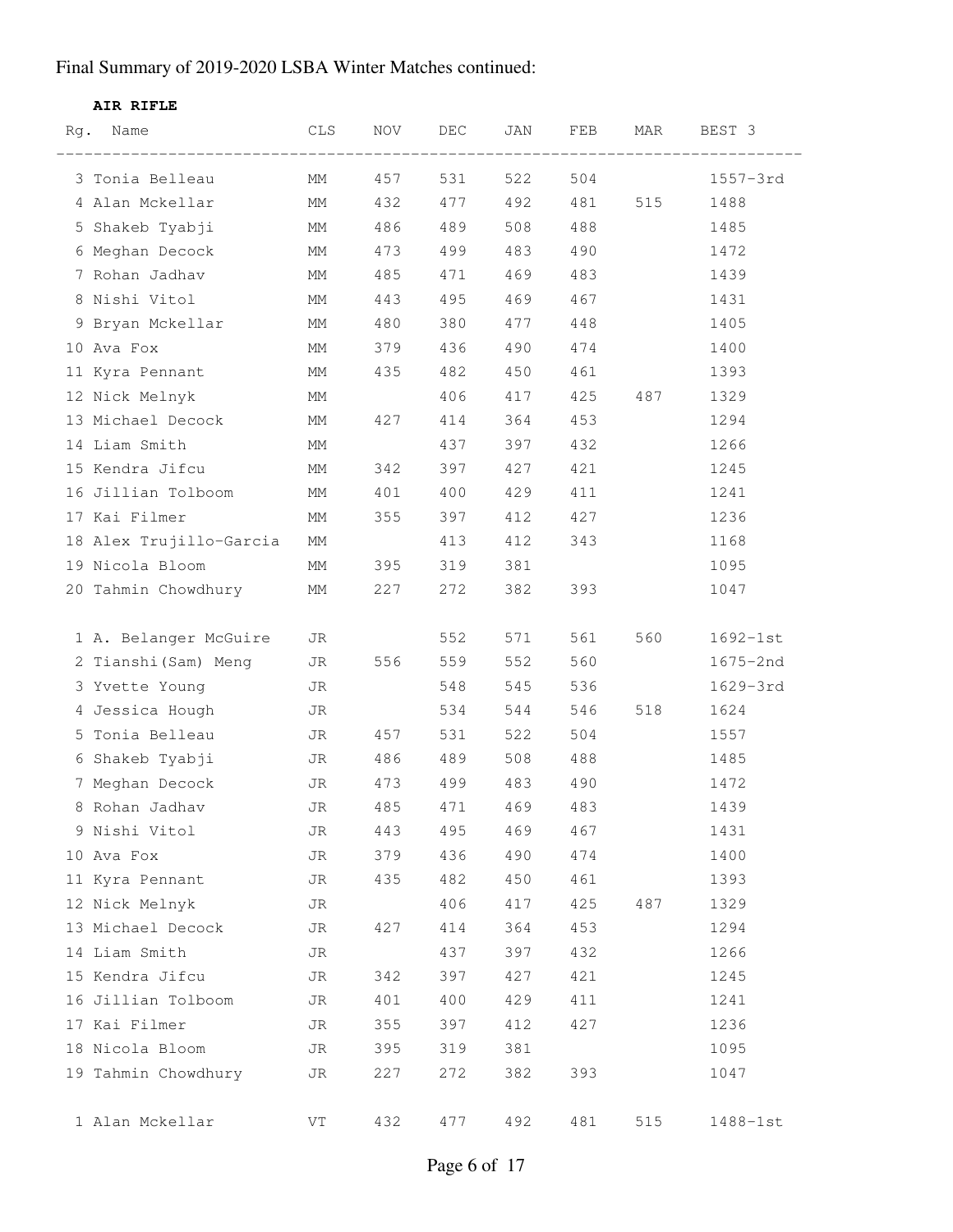#### **AIR PISTOL**

| Rg. | Name                                 | CLS       |     | NOV DEC     | JAN     |         |                 | FEB MAR BEST 3 |
|-----|--------------------------------------|-----------|-----|-------------|---------|---------|-----------------|----------------|
|     | 1 Tugrul Ozer MA                     |           |     |             |         |         | 583 574 575     | 1732-1st       |
|     | 2 Mark Hynes                         | MA        |     |             |         |         | 570 572 571 581 | 1724-2nd       |
|     | 3 Igor Kozic MA                      |           |     | 568 570     |         |         | 571 575 576     | 1722-3rd       |
|     | 4 Piotr Buian<br><b>MA</b>           |           | 551 |             |         |         | 558             | 1651           |
|     | 5 Dave Fritz                         | MA        |     | 543 540 536 |         |         | 530 545         | 1628           |
|     | 6 Nick Yarema MA 535 544 536 543     |           |     |             |         |         |                 | 1623           |
|     | 7 Stuart Burns                       | <b>MA</b> |     |             | 576 366 |         | 562             | 1504           |
|     |                                      |           |     |             |         |         |                 |                |
|     | 1 Jan Siedlecki<br>EX <sub>ext</sub> |           | 565 |             |         | 565 300 | 572             | $1702 - 1st$   |
|     | 2 Benoit Deshaies EX                 |           | 551 |             |         |         | 545 543 555     | $1651 - 2nd$   |
|     | 3 Shane Staniek EX                   |           | 536 | 547 544     |         |         | 545 542         | 1636           |
|     | 4 Ian Young EX                       |           | 532 | 537         | 539     |         | 522             | 1608           |
|     | 5 Soren Sorensen EX                  |           | 515 |             | 519 500 |         | 506             | 1540           |
|     |                                      |           |     |             |         |         |                 |                |
|     | 1 Stefan Vogtle SS                   |           | 552 | 543         | 540     |         | 545 540         | $1640 - 1st$   |
|     | 2 Sam Melnyk SS                      |           | 536 | 518         |         | 520     | 526             | 1582-2nd       |
|     | 3 Adam Fewster SS                    |           | 525 | 529 494     |         | 521     | 495             | $1575 - 3rd$   |
|     | 4 Stephane Garnier SS                |           | 507 | 501         | 513     | 493     | 515             | 1535           |
|     | SS<br>5 Sufei Xu                     |           | 499 | 509         | 502     | 511     |                 | 1522           |
|     | 6 Anthony Garbish SS                 |           |     | 502         | 509     | 478     | 511             | 1522           |
|     | 7 George Sawicki SS 499              |           |     | 504 482     |         | 498     |                 | 1501           |
|     | 8 James Wong                         | SS        | 444 | 489         | 469     | 470     |                 | 1428           |
|     |                                      |           |     |             |         |         |                 |                |
|     | 1 Alexander Nikolaev MM              |           | 506 | 494         |         |         | 503 000         | $1503 - 1st$   |
|     | 2 Chuck Robbins                      | MM        | 457 | 435 495     |         |         | 489 494         | 1478-2nd       |
|     | 3 Michael Bruene MM                  |           | 481 |             | 478 490 |         | 479 494         | $1465 - 3rd$   |
|     | 4 Joe Struys                         | МM        | 489 | 490         | 469     | 485     | 460             | 1464           |
|     | 5 Dave Kinsman                       | МM        | 487 | 475         | 466     | 475     | 461             | 1437           |
|     | 6 Murray Wolfe                       | МM        | 464 | 461         |         | 461     | 452             | 1386           |
|     | 7 Mark Richards                      | МM        | 446 | 462         | 459     | 460     | 452             | 1381           |
|     | 8 Cengizhan Soydemir                 | МM        | 449 | 437         | 458     | 473     |                 | 1380           |
|     | 9 John Bond                          | МM        |     |             | 436     | 460     | 475             | 1371           |
|     |                                      |           |     |             |         |         |                 |                |
|     | 1 Stuart Burns                       | JR        |     | 576         | 366     |         | 562             | $1504-1st$     |
|     |                                      |           |     |             |         |         |                 |                |
|     | 1 Dave Fritz                         | VT        | 543 | 540         | 536     | 530     | 545             | $1628 - 1st$   |
|     | 2 Anthony Garbish                    | VT        |     | 502         | 509     | 478     | 511             | 1522-2nd       |
|     | 3 Chuck Robbins                      | VT        | 457 | 435         | 495     | 489     | 494             | 1478           |
|     |                                      |           |     |             |         |         |                 |                |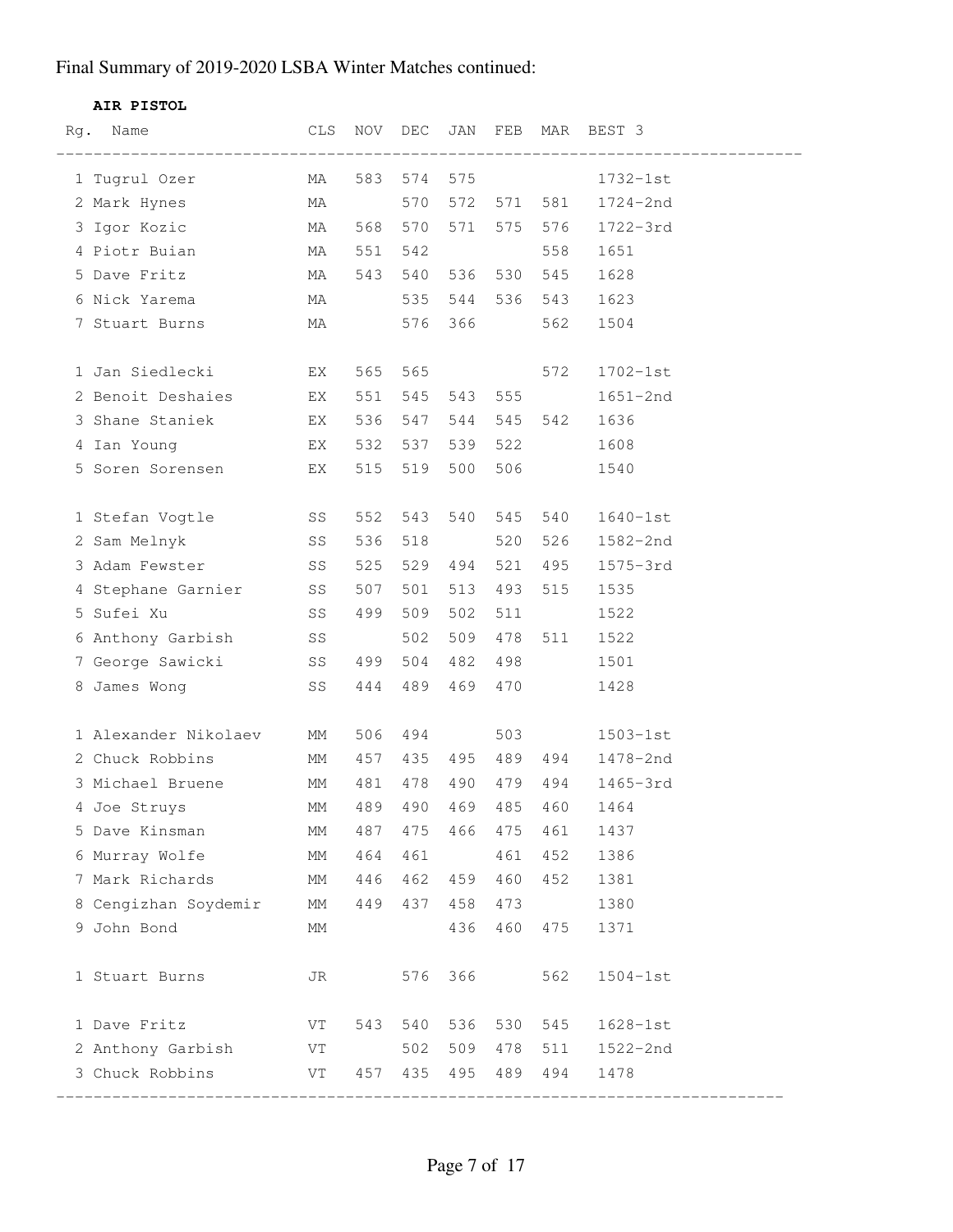**HUNTING RIFLE PRONE**

| Rg. | Name                                                                  | CLS | NOV    | DEC                         | JAN | FEB                                | MAR                                                | BEST 3       |  |
|-----|-----------------------------------------------------------------------|-----|--------|-----------------------------|-----|------------------------------------|----------------------------------------------------|--------------|--|
|     | 1 Charles Schaaf                                                      |     |        |                             |     |                                    | EX 597X34 581X23 590X34 591X32 595X38 1783X104-1st |              |  |
|     | 2 George Lee X EX 591X28 577X20 584X19 592X30 590X26 1773X 84-2nd     |     |        |                             |     |                                    |                                                    |              |  |
|     | 3 Thomas Yeung BX                                                     |     |        | 591X25 591X33 591X25 591X24 |     |                                    |                                                    | 1773X 83-3rd |  |
|     | 4 Philip Gray 67 EX 585X26 587X26 598X33 583X26 586X20 1771X 79       |     |        |                             |     |                                    |                                                    |              |  |
|     | EX<br>5 Sufei Xu                                                      |     |        |                             |     |                                    | 586X25 585X23 584X25 587X28                        | 1758X 76     |  |
|     | 6 Eric Foreman<br><b>EX</b>                                           |     |        |                             |     |                                    | 590X28 587X19 580X19 562X13 569X17 1757X 66        |              |  |
|     | 7 George Sawicki KX 574X15 584X19 578X24 582X21                       |     |        |                             |     |                                    |                                                    | 1744X 64     |  |
|     | EX 573X20 577X22 575X20<br>8 Stephane Dube                            |     |        |                             |     |                                    |                                                    | 1725X 62     |  |
|     | 9 Dennis Kenny           EX 575X19       522X 7 553X 4       1650X 30 |     |        |                             |     |                                    |                                                    |              |  |
|     | 10 Robert Thomas TE                                                   |     |        |                             |     |                                    | 437X 2 449X 5 510X 6 494X 5 1453X 16               |              |  |
|     |                                                                       |     |        |                             |     |                                    |                                                    |              |  |
|     | SS 576X17 585X21 562X16 588X22<br>1 Ryan Aggus                        |     |        |                             |     |                                    |                                                    | 1749X 60-1st |  |
|     | 2 Michael Bruene SS                                                   |     | 576X18 |                             |     | 587X21 578X20 582X28               |                                                    | 1747X 69-2nd |  |
|     | SS<br>3 Robert Birch                                                  |     |        |                             |     | 568X12 577X21 583X21 582X19 581X21 |                                                    | 1746X 61-3rd |  |
|     | 4 Rob Seehagel                                                        | SS  |        |                             |     | 577X16 581X18 585X28               |                                                    | 1743X 62     |  |
|     | 5 Scott Munro<br>SS <sub>S</sub>                                      |     |        |                             |     | 566X20 557X 5 574X24 595X30        |                                                    | 1735X 74     |  |
|     | SS<br>6 Paul Johnson                                                  |     |        |                             |     |                                    | 576X17 577X20 572X13 580X21 574X13                 | 1733X 58     |  |
|     | 7 Adam Fewster<br><b>SS</b> SS                                        |     |        |                             |     | 560X11 565X12 579X17 575X19 576X18 |                                                    | 1730X 54     |  |
|     | <b>SS</b><br>8 Kevin Wileman                                          |     |        |                             |     | 566X 7 575X 8 574X18 571X 7 571X16 |                                                    | 1720X 42     |  |
|     | 9 Craig Winegarden SS                                                 |     |        |                             |     |                                    | 562X12 563X16 572X12 576X15                        | 1711X 43     |  |
|     | 10 Ken Russell SS                                                     |     |        |                             |     | 565X 8 556X17 564X14 544X 8 568X15 |                                                    | 1697X 37     |  |
|     | <b>SS</b><br>11 Dennis Pyle                                           |     |        |                             |     |                                    | 552X10 561X 9 572X14 557X 8 546X11 1690X 31        |              |  |
|     | 12 Brian Neary SS                                                     |     |        | 541X 6 561X10 561X15        |     |                                    |                                                    | 1663X 31     |  |
|     |                                                                       |     |        |                             |     |                                    |                                                    |              |  |
|     | 1 Paul Shoebridge MM 562X 8 554X12 571X13 575X17 563X15 1709X 45-1st  |     |        |                             |     |                                    |                                                    |              |  |
|     | 2 Shawn Smedmor<br><b>EXAMPLE 1999</b>                                |     |        |                             |     |                                    | 566X17 572X17 541X 7 566X10 571X 9 1709X 43-2nd    |              |  |
|     | 3 James Dawkins                                                       | МM  |        |                             |     | 549X15 562X15 564X 9               |                                                    | 1675X 39-3rd |  |
|     | 4 Eric Kuhn                                                           | MM  |        |                             |     |                                    | 541X10 544X 5 547X 6 550X 5 533X 5 1641X 16        |              |  |
|     | 5 Ki Nam Choi                                                         |     |        |                             |     |                                    | MM 495X 3 511X 7 520X 6 496X 7 492X 6 1527X 20     |              |  |
|     | 6 Harry Lizmore MM 521X 4 492X 6 502X 8 1515X 18                      |     |        |                             |     |                                    |                                                    |              |  |
|     | 7 Robert Thomas MM 437X 2 449X 5 510X 6 494X 5 1453X 16               |     |        |                             |     |                                    |                                                    |              |  |
|     | 8 Edmond Beauchamp MM 470X 4 462X 1 487X 2 1419X 7                    |     |        |                             |     |                                    |                                                    |              |  |
|     |                                                                       |     |        |                             |     |                                    |                                                    |              |  |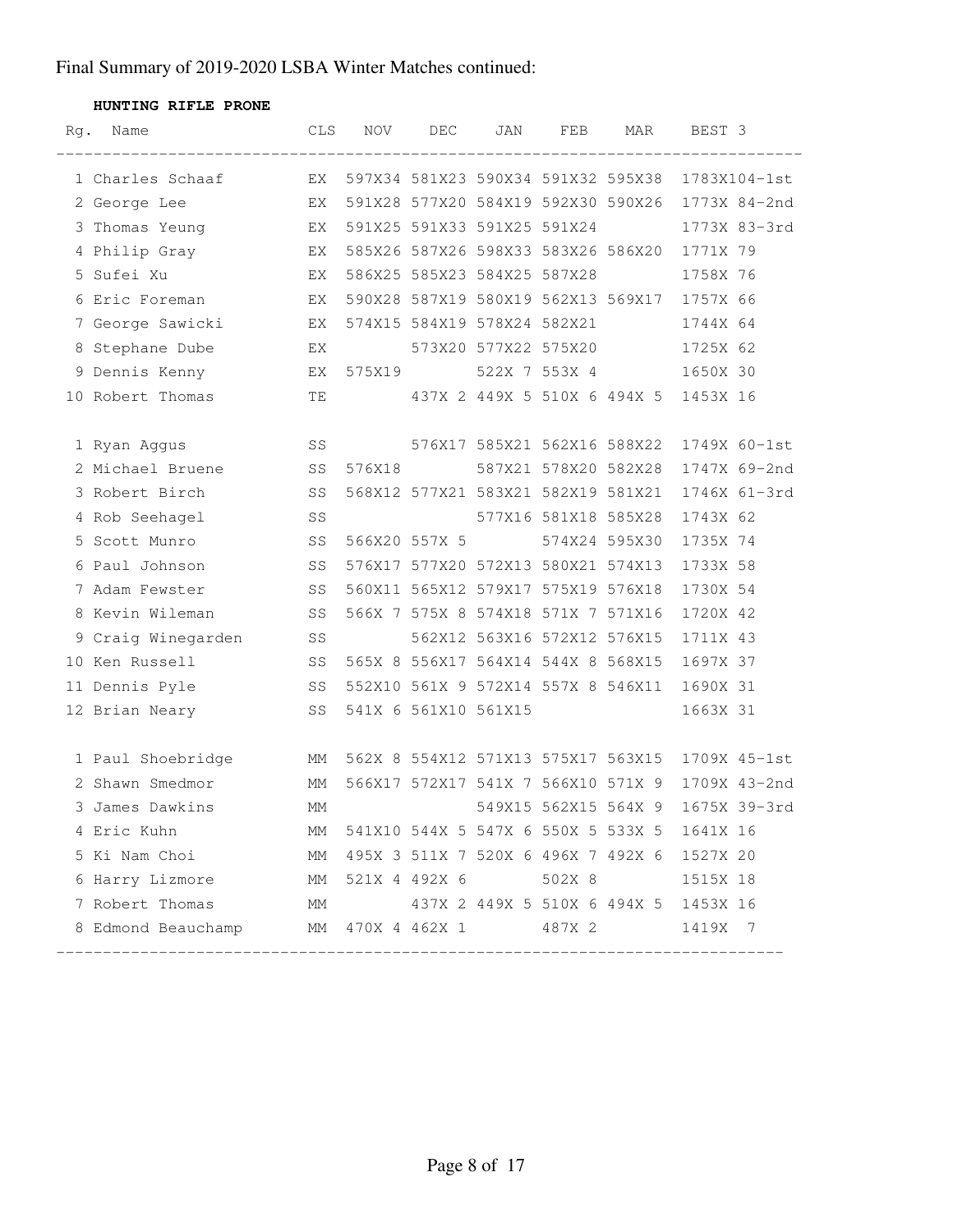| Rq. | Name<br>________________________ | $\mathtt{CLS}$ | <b>NOV</b>    | DEC           | JAN           | FEB           | MAR           | BEST 3   |              |
|-----|----------------------------------|----------------|---------------|---------------|---------------|---------------|---------------|----------|--------------|
|     | 1 Shawn Ryan                     | MA             |               | 568X15        | 580X18        | 585X23        | 576X18        |          | 1741X 59-1st |
|     | 2 Harold Frey                    | MA             | 575X18        | 570X12        | 577X11        | 580X19        | 573X17        |          | 1732X 48-2nd |
|     | 3 Dan Gloor                      | MA             | 564X10        | 569X 6        | 557X11        | 573X15        | 568X10        | 1710X 31 |              |
|     | 4 Peter Sedman                   | MA             | 572X14        | 572X12        | 555X11        | 562X 5        | 560X 6        | 1706X 31 |              |
|     | 5 Dave Fritz                     | МA             | 546X 6        | 562X12        | 554X11        | 548X 8        | 573X13        | 1689X 36 |              |
|     | 1 Steve Fantegrossi              | EX             | 558X14        | 551X 8        |               | 558X16 563X13 |               |          | 1679X 43-1st |
|     | 2 Deon Germishuizen              | EX             | 552X 7        | 559X13        | 561X12        |               | 558X 5        |          | 1678X 30-2nd |
|     | 3 Lindena Germishuizen           | EX             | 544X 9        | 534X 7        |               |               | 536X 4        |          | 1614X 20-3rd |
|     | 4 Joe Struys                     | EX             | 542X 6        | 527X 6        |               | 532X 6 535X 5 | 518X 7        | 1609X 17 |              |
|     | 5 Ron Noble                      | ΕX             | 529X 9        | 535X 5        | 517X 8        | 517X 8        | 523X 3        | 1587X 17 |              |
|     | 6 Chuck Robbins                  | EX             | 457X 5        | 497X 2        | 525X 4        | 505X 3        | 531X 6        | 1561X 13 |              |
|     | 1 Lee Gilray                     | SS             | 519X 5 519X 1 |               |               | 522X 7        | 535X 7        |          | 1576X 19-1st |
|     | 2 Adam Fewster                   | SS             |               | 526X 7 493X 3 | 514X 6        | 513X 5        | 488X 6        |          | 1553X 18-2nd |
|     | 3 Nigel Poppleton                | SS             |               | 466X 5        | 515X11        | 526X 5        | 501X 4        | 1542X 20 |              |
|     | 4 Charles Cressey                | SS             |               | 502X 6        | 509X 2        | 501X 3        |               | 1512X 11 |              |
|     | 5 Dennis Kenny SS                |                |               | 454X 4 446X 3 | 457X 1        |               |               | 1357X 8  |              |
|     | 1 Mark Richards                  | МM             | 428X 4        | 443X 4        | 476X 2        | 469X 2        | 493X 4        |          | 1438X 8-1st  |
|     | 2 Mitch Linthorne                | МM             | 426X 1        | 494X 4        | 434X 0        | 470X 0        | 457X 2        | 1421X    | $6 - 2nd$    |
|     | 3 Peter Clark                    | МM             | 394X 0        |               | 426X 3 456X 5 |               | 456X 6 404X 3 | 1338X 14 |              |
|     | 4 Harry Lizmore                  | MM             | 447X 4        | 396X 1        | 446X 5        | 405X 1        | 433X 2        | 1326X 11 |              |

#### **HUNTING RIFLE STANDING**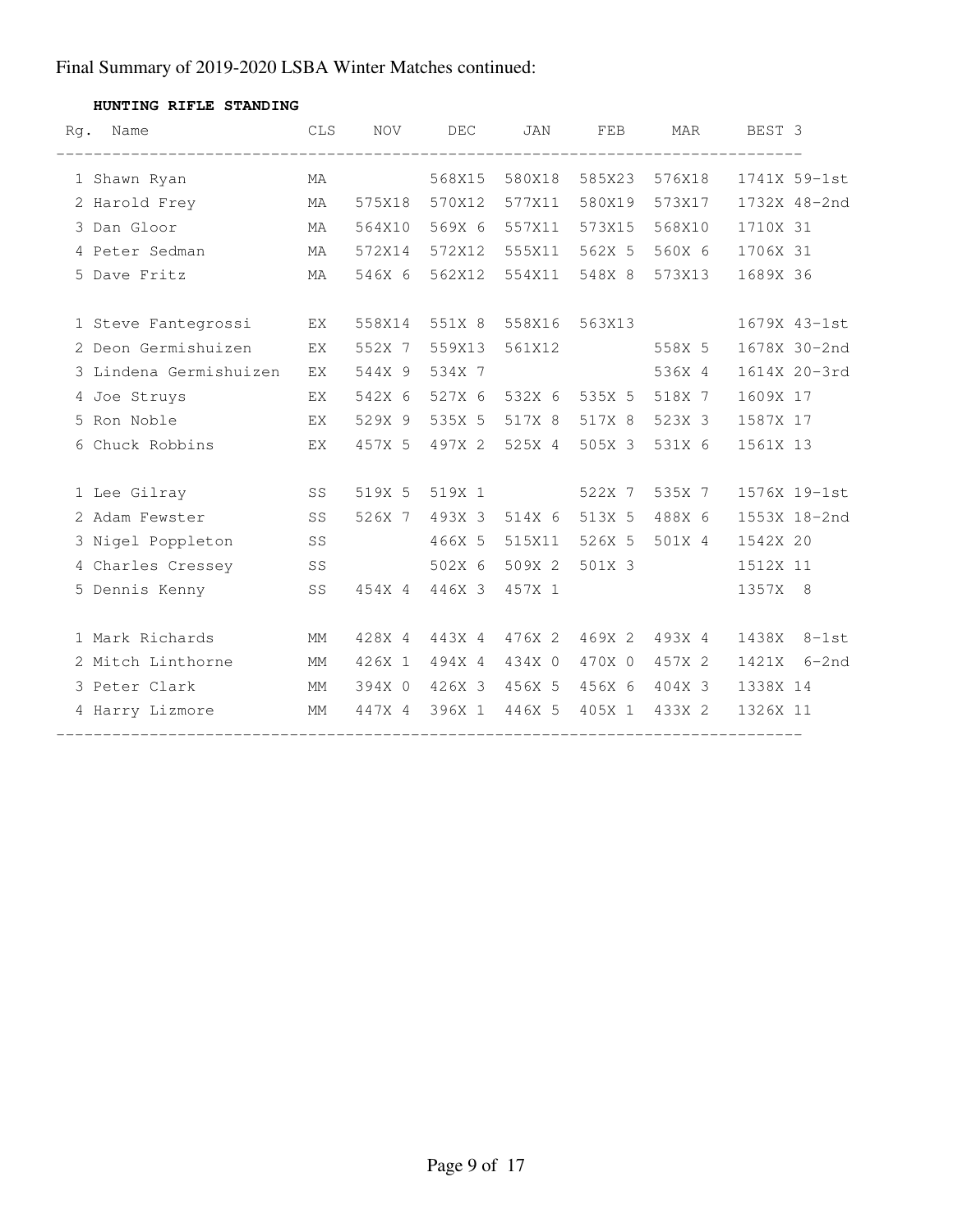| Rg. Name                              | CLS        | NOV | DEC   | JAN               | FEB   | MAR  | BEST 3                     |
|---------------------------------------|------------|-----|-------|-------------------|-------|------|----------------------------|
| 1 Shawn Ryan                          | MA         |     |       | 52 47 51          |       | 49   | $152-1st$                  |
| 2 Harold Frey                         |            |     |       | MA 47 41 50 51 49 |       |      | $150 - 2nd$                |
| 3 Brad Maxwell                        | MA         |     |       | 47 42 46          |       | 53   | 146                        |
| 4 Dan Gloor                           |            |     |       | MA 49 45 48 45    |       | 42   | 142                        |
| 5 Peter Sedman                        |            |     |       | MA 43 46 45 43 49 |       |      | 140                        |
| 1 Steve Fantegrossi 3A                |            | 42  |       | 44 40             | 45    |      | $131 - 1st$                |
| 1 Deon Germishuizen AA                |            | 41  |       | 39 42             |       | 44   | $127 - 1st$                |
| 2 Ron Noble                           | AA         | 30  | 32    |                   | 36 36 | 36 — | $108 - 2nd$                |
| 3 Lindena Germishuizen AA 34          |            |     | 32    |                   |       | 35   | 101                        |
| 1 Joe Struys                          |            |     |       | A 43 33 33 28 38  |       |      | $114-1st$                  |
| 2 Lee Gilray<br>A <sub>2</sub>        |            |     |       | 32 29 23          |       |      | 84                         |
| SILHOUETTE - STANDARD CLASS           |            |     |       |                   |       |      |                            |
| Rg. Name<br>_________________________ | <b>CLS</b> |     |       |                   |       |      | NOV DEC JAN FEB MAR BEST 3 |
| 1 Shawn Ryan                          | MA         |     |       | 53 53 54 51       |       |      | $160-1st$                  |
| 2 Harold Frey                         |            |     |       | MA 48 40 53 47 48 |       |      | 149–2nd                    |
| 3 Dan Gloor San March 1986            |            |     |       | MA 45 47 49 42 47 |       |      | 143                        |
| 4 Peter Sedman                        |            |     |       | MA 47 43 40 41    |       | 37   | 131                        |
| 1 Brad Maxwell                        | 3A         |     |       | 45 42 39          |       | 50   | $137 - 1st$                |
| 2 Steve Fantegrossi 3A 38             |            |     |       | 41 48 47          |       |      | 136                        |
| 1 Deon Germishuizen AA                |            |     | 38 39 | 40                |       | 41   | $120-1st$                  |
| 2 Lindena Germishuizen - AA           |            | 33  | 30    |                   |       |      | 34 97                      |

**SILHOUETTE - HUNTER CLASS**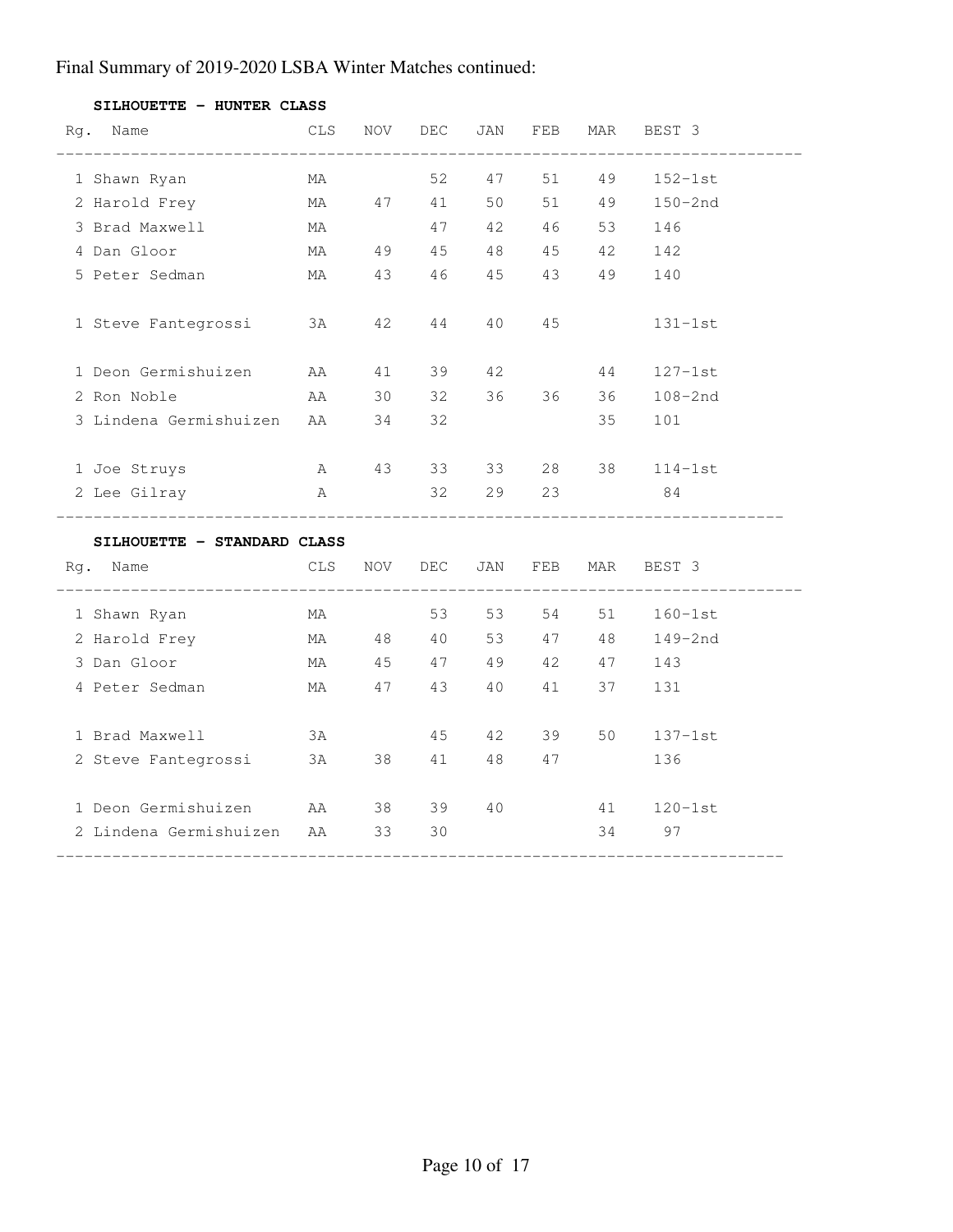#### **CADET AIR RIFLE**

| Rg. | Name                              | CLS        | NOV | DEC     | JAN | FEB | MAR | BEST 3       |
|-----|-----------------------------------|------------|-----|---------|-----|-----|-----|--------------|
|     | 1 Maya Neumann                    | <b>CDS</b> |     |         | 342 | 353 | 340 | $1035 - 1st$ |
|     | 2 Siobhan Casey                   | <b>CDS</b> |     | 333     | 348 | 341 | 340 | 1029-2nd     |
|     | 3 Owen Thompson<br>CDS            |            | 326 | 333 328 |     | 311 | 337 | $998 - 3rd$  |
|     | 4 Sydney Rose                     | CDS        |     | 308     | 319 | 327 | 328 | 974          |
|     | 5 Samantha Toh                    | CDS        |     | 331     |     | 325 | 292 | 948          |
|     | 6 Stephanie Wang                  | CDS        |     |         | 336 | 327 | 271 | 934          |
|     | 7 Daniel Ostrander CDS            |            | 329 | 280     | 288 | 293 | 307 | 929          |
|     | 8 Madison Smith-Garvey CDS        |            |     | 299     | 327 | 280 | 291 | 917          |
|     | 9 Connor Whatley<br><b>CDS</b>    |            |     | 281     | 299 |     | 308 | 888          |
|     | 10 Dawson Drew                    | CDS        | 301 | 265     |     | 204 | 291 | 857          |
|     | 11 Sophie Macdonald<br><b>CDS</b> |            |     | 287     | 277 | 272 |     | 836          |
|     | 12 Ely Brown                      | CDS        | 255 | 231     | 284 | 295 |     | 834          |
|     | 13 Kayden Bulmer                  | CDS        |     |         | 316 | 264 | 242 | 822          |
|     | 14 Jack Barker                    | CDS        | 204 | 265     | 256 | 267 | 281 | 813          |
|     | 15 Amy Yang                       | CDS.       |     | 220     | 286 | 230 | 279 | 795          |
|     | 16 Saif Awad                      | CDS        |     | 247     | 253 | 279 |     | 779          |
|     | 17 Gabriel Anning                 | CDS        |     | 257     | 249 | 244 | 191 | 750          |
|     | 18 Connor Dorscht                 | CDS        |     | 232     | 213 | 234 | 250 | 716          |
|     | 19 Gwen Newell                    | CDS        |     | 196     | 222 | 180 | 223 | 641          |
|     | 20 Joshua Harder                  | CDS        |     | 238     | 231 | 167 |     | 636          |
|     |                                   |            |     |         |     |     |     |              |
|     | 1 Renee Chandler                  | CDJ        |     | 300     | 325 | 318 |     | $943-1st$    |
|     | 2 Gabriel Belley                  | CDJ        | 282 | 269     | 302 |     |     | $853 - 2nd$  |
|     | 3 Amy Yang                        | CDJ        |     | 220     | 286 | 230 | 279 | 795-3rd      |
|     | 4 Brooklyn Higgins<br>CDJ         |            | 215 |         | 221 | 240 | 243 | 704          |
|     | 5 Isaac Zazlov                    | CDJ        | 235 |         | 207 | 202 | 258 | 700          |
|     | 6 Myles Samaroo                   | CDJ        | 176 |         | 208 |     | 235 | 619          |
|     | 7 Hope Burt                       | CDJ        |     | 149     | 195 |     | 268 | 612          |
|     | 8 Lugo Blagojevic CDJ             |            |     | 168     | 153 | 112 |     | 433          |
|     | 9 Emilia Zamora                   | CDJ        |     | 40      | 148 | 106 |     | 294          |
|     |                                   |            |     |         |     |     |     |              |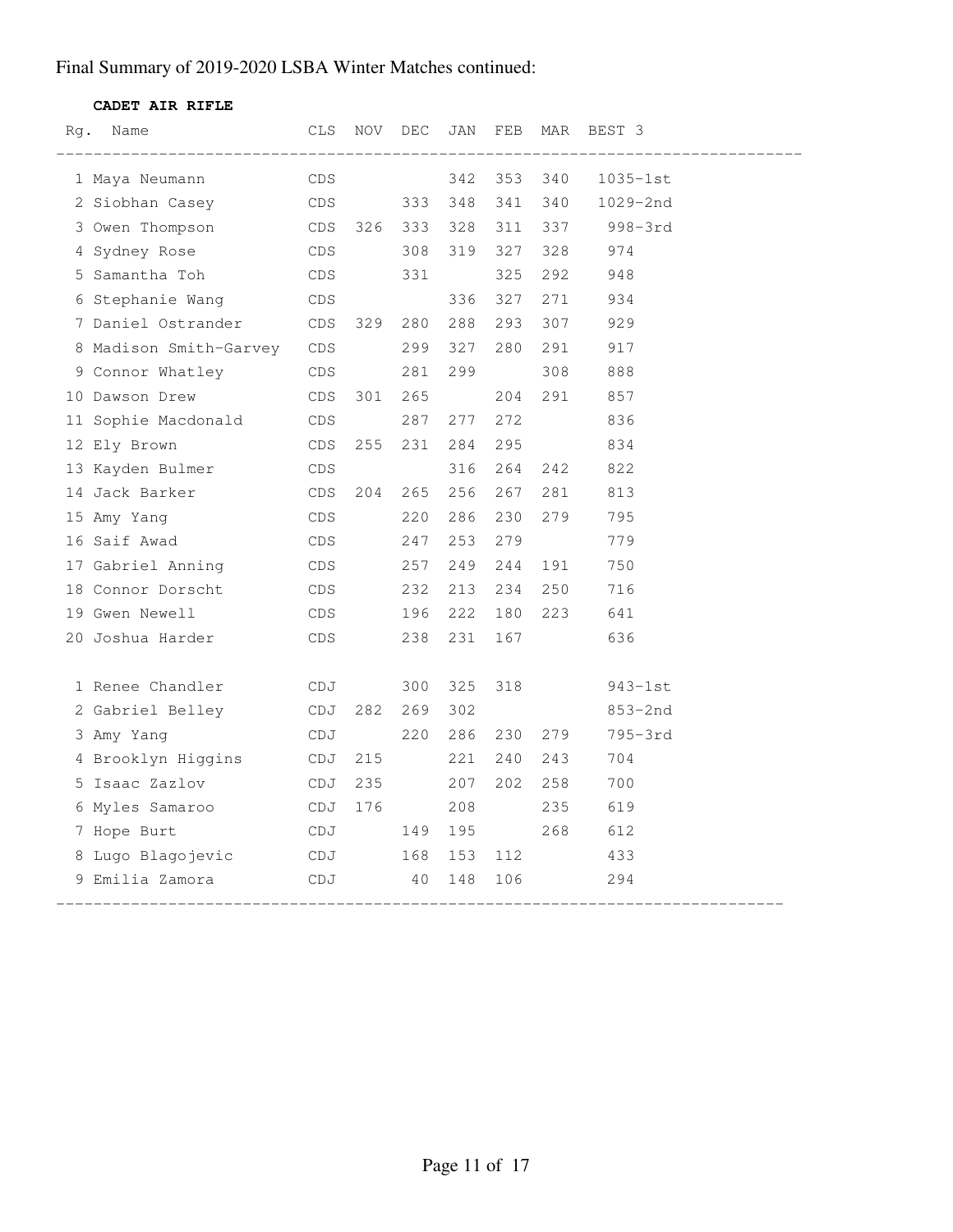| SPORTING RIFLE PRONE                      |    |        |        |                       |        |  |  |
|-------------------------------------------|----|--------|--------|-----------------------|--------|--|--|
|                                           |    |        |        | CLS PR #1 PR #2 PR #3 | TOTAL  |  |  |
| George Lee MA 199X 6 200X14 199X13 598X33 |    |        |        |                       |        |  |  |
| Philip Gray MA 199X10                     |    |        |        | 196X 6 200X14 595X30  |        |  |  |
| Alan Mckellar MA                          |    | 198X10 |        | 196X 9 197X11 591X30  |        |  |  |
| EX <sub>E</sub><br>Robert Birch           |    | 199X15 | 197X11 | 200X13                | 596X39 |  |  |
| Charles Schaaf EX                         |    | 199X 8 | 195X10 | 198X 8 592X26         |        |  |  |
| Michael Bruene EX                         |    | 192X 2 | 198X 6 | 198X13 588X21         |        |  |  |
| EX<br>Bryan Mckellar                      |    | 192X 5 |        | 194X 5 194X 7 580X17  |        |  |  |
| Kostas Kapothanasis EX                    |    | 194X 7 |        | 186X 3 189X 5 569X15  |        |  |  |
| <b>TE</b><br>David Conar                  |    | 185X 6 | 188X 4 | 189X 8                | 562X18 |  |  |
| Rick Mitchell SS                          |    | 197X13 | 194X 6 | 197X12 588X31         |        |  |  |
| Danielle Belanger SS                      |    | 197X 8 | 194X 8 | 197X 9                | 588X25 |  |  |
| Peter Sheridan<br>Bob Sutton SS           |    | 195X 9 |        | 194X 6 193X10 582X25  |        |  |  |
|                                           |    | 192X 5 |        | 188X 1 186X 1 566X 7  |        |  |  |
| Dennis Pyle SS                            |    | 184X 2 | 190X 6 | 181X 3                | 555X11 |  |  |
| <b>MM</b><br>Mark McGuire                 |    | 193X 3 | 193X 4 | 193X 9                | 579X16 |  |  |
| MM<br>Nick Melnyk                         |    | 195X 7 | 190X 6 | 188X 2                | 573X15 |  |  |
| Paul Shoebridge MM                        |    | 193X 7 | 190X 4 | 189X 2                | 572X13 |  |  |
| <b>MM</b><br>Paul Johnson                 |    | 188X 5 |        | 191X 5 192X 7 571X17  |        |  |  |
| MM<br>Conor Byrne                         |    | 190X 5 | 187X 5 | 193X 6 570X16         |        |  |  |
| Liam Davis                                | MM | 191X10 | 188X 5 | 187X 4 566X19         |        |  |  |
| Maria Kapothanasis MM                     |    | 188X 3 | 187X 4 | 186X 3                | 561X10 |  |  |
| Dylan Byrne                               | MM | 188X 3 | 183X 3 | 183X 1                | 554X 7 |  |  |
| Achim Krull                               | МM | 187X 3 | 182X 4 | 180X 3 549X10         |        |  |  |
| Steve Melnyk MM                           |    | 181X 2 |        | 180X 3 184X 3 545X 8  |        |  |  |
| Ki Nam Choi MM                            |    | 172X 1 | 169X 0 | 165X 3 506X 4         |        |  |  |
| Reginald Garcon                           | MM | 172X 2 | 157X 0 | 159X 0                | 488X 2 |  |  |
| Maria Kapothanasis                        | IJ | 188X 3 | 187X 4 | 186X 3                | 561X10 |  |  |
| Dylan Byrne                               | IJ | 188X 3 | 183X 3 | 183X 1                | 554X 7 |  |  |
| Nick Melnyk                               | JR | 195X 7 | 190X 6 | 188X 2                | 573X15 |  |  |
| Liam Davis                                | JR | 191X10 | 188X 5 | 187X 4                | 566X19 |  |  |
| George Lee                                | VT | 199X 6 | 200X14 | 199X13                | 598X33 |  |  |
| Philip Gray                               | VT | 199X10 | 196X 6 | 200X14                | 595X30 |  |  |
| Alan Mckellar                             | VT | 198X10 | 196X 9 | 197X11                | 591X30 |  |  |
| Achim Krull                               | VT | 187X 3 | 182X 4 | 180X 3                | 549X10 |  |  |

### **RESULTS OF MARCH 14 & 15, 2020 LSBA MATCH**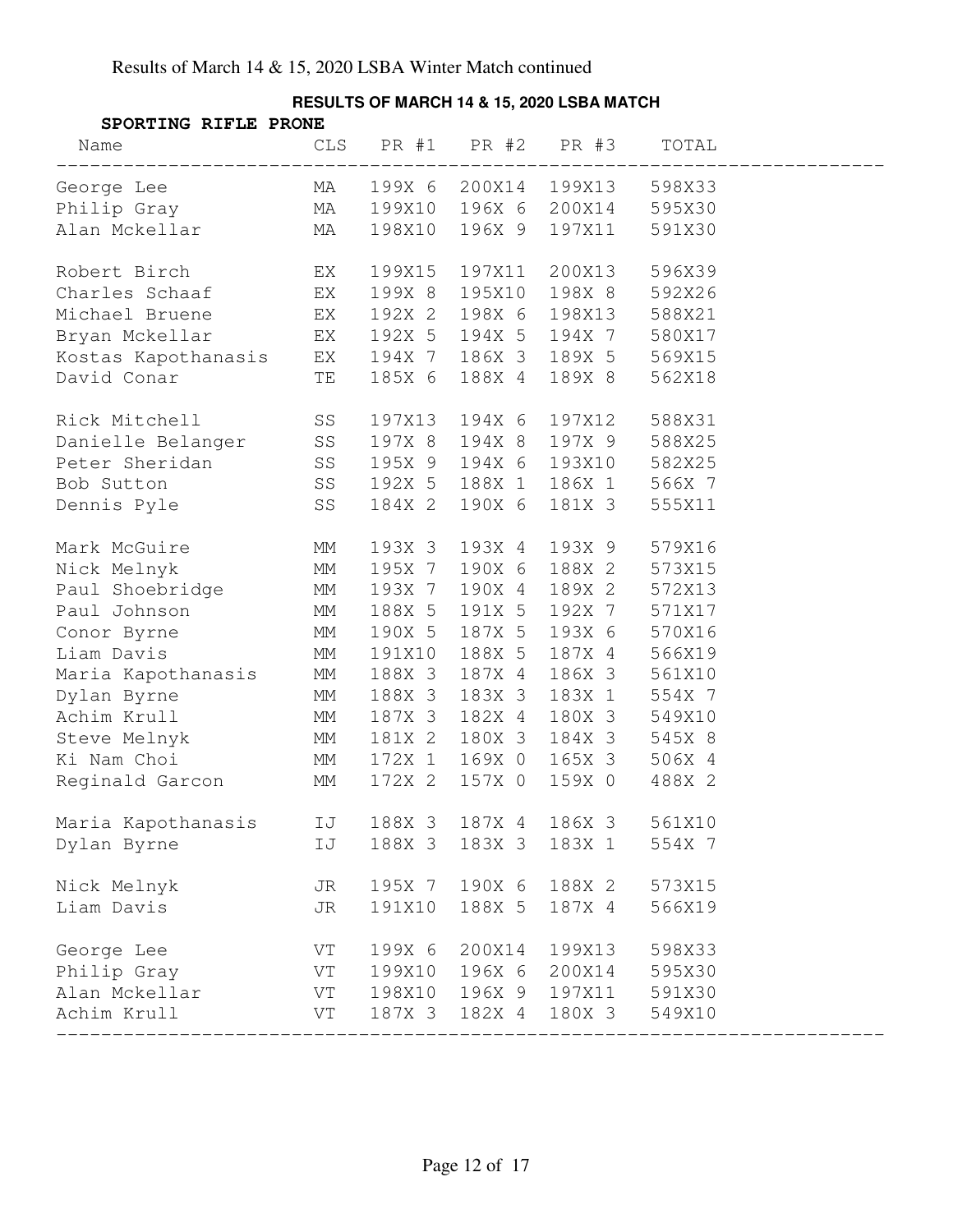| SPORTING RIFLE 3-POSITION                                      |  |                                                            |      |  |
|----------------------------------------------------------------|--|------------------------------------------------------------|------|--|
| Name                                                           |  | CLS PRONE STAND KNEEL TOTAL                                |      |  |
| Alan Mckellar $EX$ 197X13 181X 2 194X 7 572X22                 |  |                                                            |      |  |
| Shawn Smedmor 576X20 576X20                                    |  |                                                            |      |  |
| Shawn Smedmor                                                  |  | VT        196X   7     191X   6    189X   7         576X20 |      |  |
| Alan Mckellar Manus VT 197X13 181X 2 194X 7 572X22             |  |                                                            |      |  |
| ISSF FREE RIFLE 3-POSITION                                     |  |                                                            |      |  |
| Name                                                           |  | CLS KNEEL PRONE STAND TOTAL                                |      |  |
| Greg Sych                                                      |  | OE 393 395 379 1167                                        |      |  |
| Michal Dugovic 0E 377 395 365 1137                             |  |                                                            |      |  |
|                                                                |  |                                                            | 1126 |  |
| Mart Klepp                                                     |  | MA 373 389 348                                             | 1110 |  |
| MM<br>Weicong Zhong                                            |  | 348 385 349                                                | 1082 |  |
| Weicong Zhong TR 348 385 349 1082                              |  |                                                            |      |  |
| <b>ISSF SPORT RIFLE</b><br>CLS KNEEL PRONE STAND TOTAL<br>Name |  |                                                            |      |  |
| Sharon Bowes OE 189 198 175                                    |  |                                                            | 562  |  |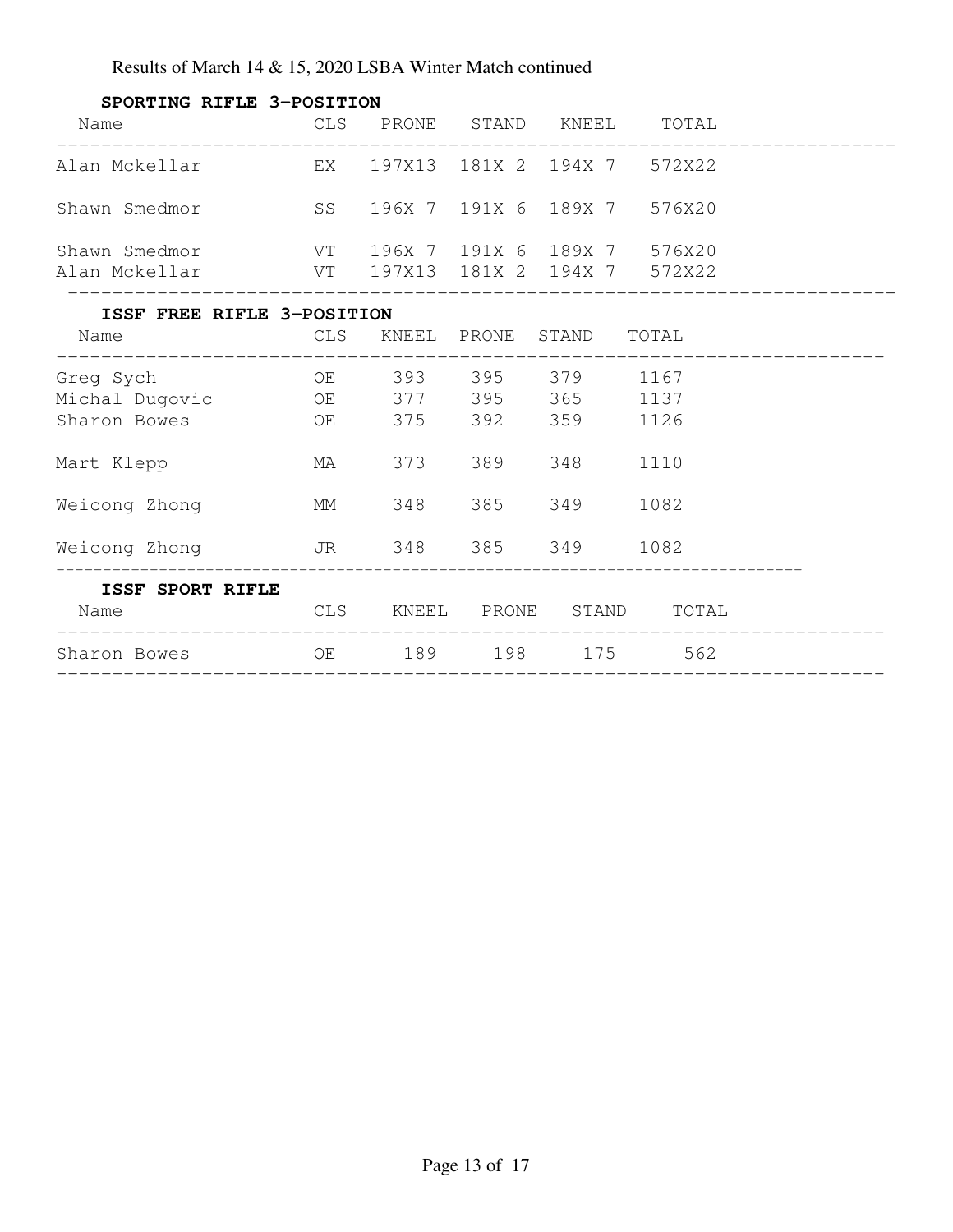| ISSF FREE RIFLE PRONE - IRON SIGHTS<br><b>NAME</b> | CLS        | TOTAL | ISSF FREE RIFLE PRONE - ANY SIGHTS<br><b>NAME</b> | CLS       | TOTAL |
|----------------------------------------------------|------------|-------|---------------------------------------------------|-----------|-------|
| Glynn Loftin CD 622.0                              |            |       | Fazal Mohideen                                    | MA        | 596   |
| Michal Dugovic                                     | OE         | 615.0 | Glynn Loftin                                      | <b>MA</b> | 592   |
|                                                    |            |       | Mike Wong-Shui                                    | MA        | 587   |
| Fazal Mohideen                                     | <b>MA</b>  | 596   | Glen Hewitt                                       | <b>MA</b> | 566   |
| Glynn Loftin                                       | <b>MA</b>  | 593   |                                                   |           |       |
| Michael Wong-Shui MA 587                           |            |       | Bianca Fung                                       | EX        | 587   |
| Glen Hewitt                                        | MA         | 563   | Andrew Mohideen                                   | EX        | 578   |
|                                                    |            |       | Steven Spinney                                    | EX        | 553   |
| Bernard Pepin                                      | EX         | 578   |                                                   |           |       |
| Bianca Fung<br><b>EX</b>                           |            | 576   | Nicholas Mohideen                                 | SS        | 557   |
| Andrew Mohideen EX 576                             |            |       |                                                   |           |       |
| Steven Spinney                                     | EX         | 553   | Steve Lyman                                       | MМ        | 580   |
| Nicholas Mohideen                                  | SS         | 574   | Andrew Mohideen                                   | JR        | 578   |
| Weicong Zhong                                      | SS         | 567   | Nicholas Mohideen                                 | JR        | 557   |
| Steve Lyman                                        | MM         | 584   | Steve Lyman                                       | VT        | 580   |
| Melissa Morris                                     | MM         | 570   |                                                   |           |       |
| Trent Campbell                                     | МM         | 557   |                                                   |           |       |
| Gordon Smith                                       | MM         | 536   |                                                   |           |       |
| Bryan McKellar                                     | MM         | 521   |                                                   |           |       |
| Andrew Mohideen                                    | JR 576     |       |                                                   |           |       |
| Nicholas Mohideen JR 574                           |            |       |                                                   |           |       |
| Weicong Zhong                                      | JR         | 567   |                                                   |           |       |
| Steve Lyman                                        | VT 584     |       |                                                   |           |       |
| Trent Campbell                                     | VT 557     |       |                                                   |           |       |
| Gordon Smith<br><b>Solution STATE</b>              |            | 536   |                                                   |           |       |
|                                                    | AIR RIFLE  |       |                                                   |           |       |
| Name                                               | <b>CLS</b> | TOTAL |                                                   |           |       |

| <b>INQILIE</b>      | فبلانا | $\perp$ $\cup$ $\perp$ $\perp$ $\perp$ |                     |    |     |
|---------------------|--------|----------------------------------------|---------------------|----|-----|
| Sharon Bowes        | OE     | 609.8                                  | Alan Mckellar       | MМ | 515 |
| Mekenzie Van Bynen  | ОE     | 609.1                                  | Nick Melnyk         | MМ | 487 |
| Jeremy Ellis        | OE.    | 604.4                                  | Richard Hinz        | MМ | 279 |
| Michal Dugovic      | OE     | 597.9                                  |                     |    |     |
|                     |        |                                        | A. Belanger McGuire | JR | 560 |
| Melissa Morris      | EX     | 555                                    | Stephen Heit        | JR | 541 |
|                     |        |                                        | Jessica Hough       | JR | 518 |
| A. Belanger McGuire | SS     | 560                                    | Nick Melnyk         | МM | 487 |
| Stephen Heit        | SS     | 541                                    |                     |    |     |
| Jessica Hough       | SS     | 518                                    | Alan Mckellar       | VT | 515 |
|                     |        |                                        | Richard Hinz        | VT | 279 |
| Elizabeth Richards  | MМ     | 533                                    |                     |    |     |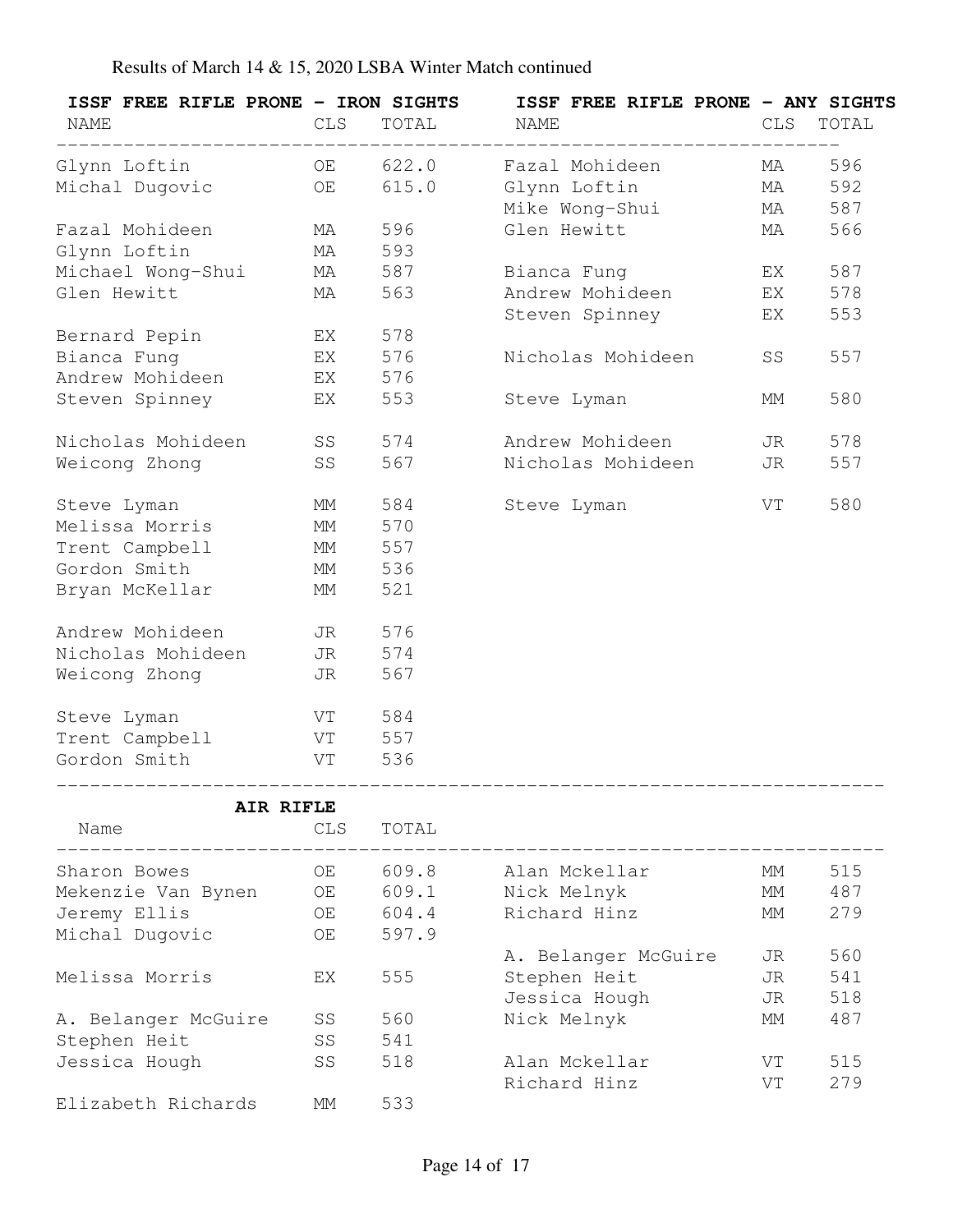| CADET AIR RIFLE      |                    |       |                   |     |     |
|----------------------|--------------------|-------|-------------------|-----|-----|
| Name                 | <b>CLS</b>         | TOTAL |                   |     |     |
| Siobhan Casey        | CDS                | 340   | Kayden Bulmer     | CDS | 242 |
| Maya Neumann         | CDS                | 340   | Gwen Newell       | CDS | 223 |
| Owen Thompson        | CDS                | 337   | Gabriel Anning    | CDS | 191 |
| Sydney Rose          | CDS                | 328   |                   |     |     |
| Connor Whatley       | CDS                | 308   | Hope Burt         | CDJ | 268 |
| Daniel Ostrander     | CDS                | 307   | Isaac Zazlov      | CDJ | 258 |
| Samantha Toh         | CDS                | 292   | Brooklyn Higgins  | CDJ | 243 |
| Dawson Drew          | CDS                | 291   | Myles Samaroo     | CDJ | 235 |
| Madison Smith-Garvey | CDS                | 291   | Kassandra Schmidt | CDJ | 235 |
| Jack Barker          | CDS                | 281   | Breeze Cole       | CDJ | 181 |
| Amy Yang             | CDS                | 279   |                   |     |     |
| Stephanie Wang       | CDS                | 271   |                   |     |     |
| Connor Dorscht       | CDS                | 250   |                   |     |     |
| AIR PISTOL           |                    |       |                   |     |     |
| Name                 | <b>CLS</b>         | TOTAL |                   |     |     |
| Mark Hynes           | ΜA                 | 581   | Michael Bruene    | МM  | 494 |
| Igor Kozic           | МA                 | 576   | Chuck Robbins     | МM  | 494 |
| Stuart Burns         | MA                 | 562   | John Bond         | МM  | 475 |
| Piotr Buian          | MA                 | 558   | Dave Kinsman      | МM  | 461 |
| Dave Fritz           | MA                 | 545   | Murray Wolfe      | МM  | 452 |
| Nick Yarema          | MA                 | 543   | Mark Richards     | МM  | 452 |
|                      |                    |       | Joe Struys        | МM  | 460 |
| Jan Siedlecki        | ΕX                 | 572   |                   |     |     |
| Shane Staniek        | EX                 | 542   | Violetta Ziborov  | JR. | 522 |
| Stefan Vogtle        | SS                 | 540   | Dave Fritz        | VT  | 545 |
| Sam Melnyk           | SS                 | 526   | Anthony Garbish   | VT  | 511 |
| Violetta Ziborov     | SS                 | 522   | Chuck Robbins     | VT  | 494 |
| Stephane Garnier     | SS                 | 515   |                   |     |     |
| Anthony Garbish      | ${\cal S}{\cal S}$ | 511   |                   |     |     |
| Adam Fewster         | SS                 | 495   |                   |     |     |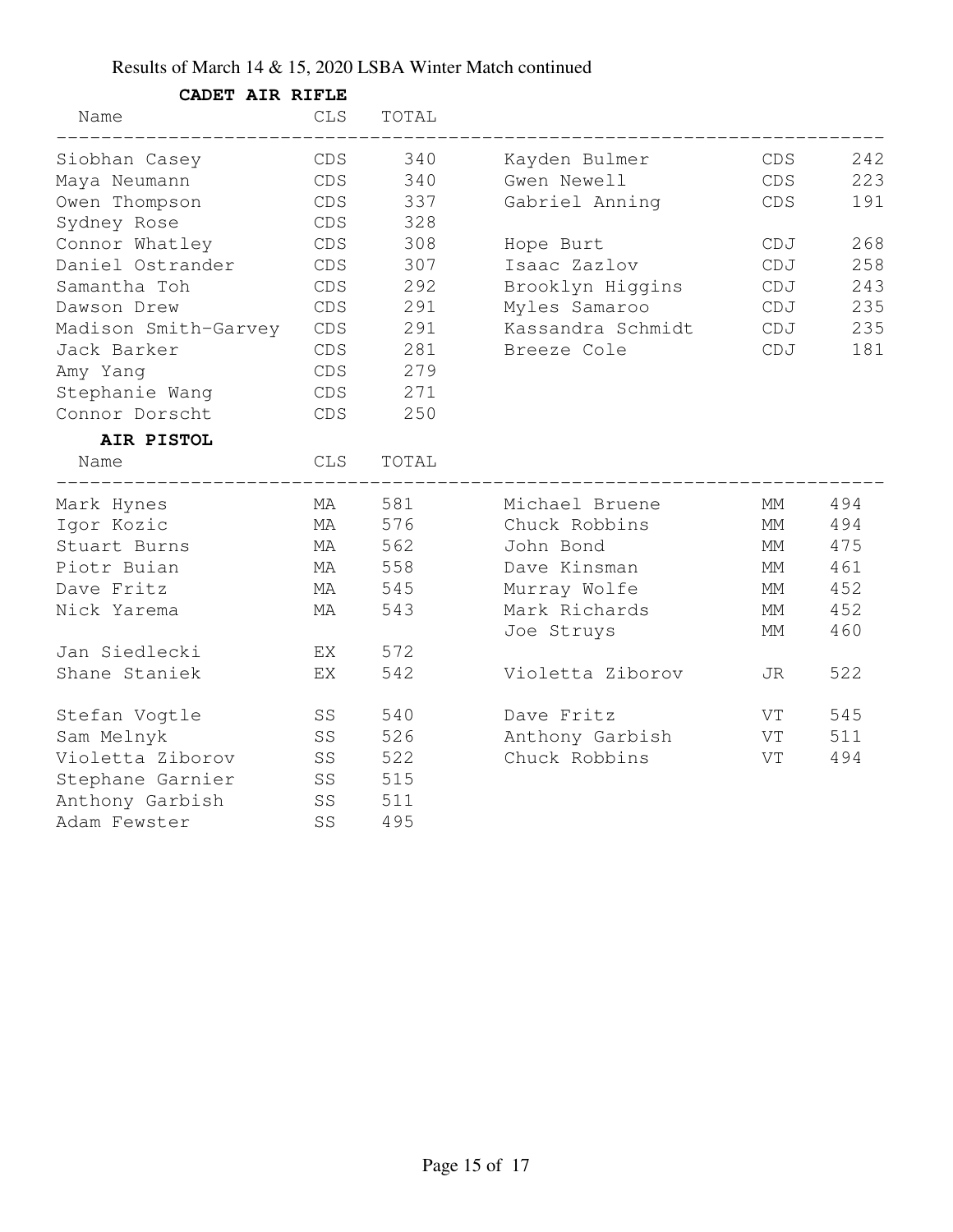| Results of March 14 & 15, 2020 LSBA Winter Match continued |  |  |
|------------------------------------------------------------|--|--|
|------------------------------------------------------------|--|--|

|                                                                 | SILHOUETTE - HUNTER CLASS SILHOUETTE - STANDARD CLASS |        |               |                      |                         |    |    |
|-----------------------------------------------------------------|-------------------------------------------------------|--------|---------------|----------------------|-------------------------|----|----|
| Name CLSTOTAL Name CLSTOTAL Research CLSTOTAL CLSTOTAL CLSTOTAL |                                                       |        |               |                      |                         |    |    |
| Brad Maxwell MA 53                                              |                                                       |        |               |                      |                         |    | 51 |
| Harold Frey MA 49                                               |                                                       |        |               | Harold Frey MA       |                         | 48 |    |
| Shawn Ryan MA 49                                                |                                                       |        |               | Dan Gloor            | MA 47                   |    |    |
| Peter Sedman MA                                                 |                                                       | 49     |               |                      | Peter Sedman MA         |    | 37 |
| $MA$ 42<br>Dan Gloor                                            |                                                       |        |               |                      |                         |    |    |
| Deon Germishuizen MA 44                                         |                                                       |        |               |                      | Brad Maxwell            | 3A | 50 |
| Ron Noble AA 36                                                 |                                                       |        |               |                      |                         |    |    |
| Lindena Germishuizen AA 35                                      |                                                       |        |               |                      | Deon Germishuizen AA    |    | 41 |
| A 38<br>Joe Struys                                              |                                                       |        |               |                      | Lindena Germishuizen AA |    | 34 |
| Alyson Brown                                                    | A                                                     | 31     |               |                      |                         |    |    |
|                                                                 |                                                       |        |               |                      | Alyson Brown A          |    | 24 |
| Mitch Linthorne B 15                                            |                                                       |        |               |                      |                         |    |    |
| HUNTING RIFLE PRONE                                             |                                                       |        |               |                      |                         |    |    |
| CLS PR #1 PR #2 PR #3 TOTAL<br>Name                             |                                                       |        |               |                      |                         |    |    |
|                                                                 |                                                       |        |               |                      |                         |    |    |
| Charles Schaaf EX 200X13 198X11 197X14 595X38                   |                                                       |        |               |                      |                         |    |    |
|                                                                 |                                                       |        |               |                      |                         |    |    |
| Philip Gray <b>EX</b> 196X 9 194X 5 196X 6 586X20               |                                                       |        |               |                      |                         |    |    |
| Michael Bruene EX 194X 9 198X11 190X 8 582X28                   |                                                       |        |               |                      |                         |    |    |
| Eric Foreman EX                                                 |                                                       | 185X 3 | 192X 9        | 192X 5 569X17        |                         |    |    |
| Scott Munro SS                                                  |                                                       | 198X 8 | 199X12        | 198X10               | 595X30                  |    |    |
| Ryan Aggus                                                      | SS                                                    | 196X10 | 199X 5        | 193X 7 588X22        |                         |    |    |
| Rob Seehagel SS                                                 |                                                       |        | 197X10 195X 9 | 193X 9 585X28        |                         |    |    |
| Robert Birch SS                                                 |                                                       |        | 193X 6 192X 9 | 196X 6 581X21        |                         |    |    |
| Adam Fewster 55 591X 4 576X18                                   |                                                       |        |               |                      |                         |    |    |
| Craig Winegarden SS 194X 6 190X 3 192X 6 576X15                 |                                                       |        |               |                      |                         |    |    |
| Paul Johnson SS                                                 |                                                       | 194X 7 | 191X 4        | 189X 2 574X13        |                         |    |    |
|                                                                 |                                                       |        |               |                      | 571X16                  |    |    |
| Ken Russell                                                     | SS                                                    |        |               | 192X 4 187X 5 189X 6 | 568X15                  |    |    |
| Dennis Pyle                                                     | SS                                                    | 183X 3 | 175X 3        | 188X 5               | 546X11                  |    |    |
| Shawn Smedmor                                                   | МM                                                    | 192X 4 | 187X 2        | 192X 3               | 571X 9                  |    |    |
| James Dawkins                                                   | МM                                                    | 188X 3 | 190X 3        | 186X 3               | 564X 9                  |    |    |
| Paul Shoebridge                                                 | МM                                                    | 182X 5 | 188X 3        | 193X 7               | 563X15                  |    |    |
| Eric Kuhn                                                       | МM                                                    | 180X 1 | 181X 0        | 172X 4               | 533X 5                  |    |    |
| Robert Thomas                                                   | MM                                                    | 173X 2 | 162X 1        | 159X 2               | 494X 5                  |    |    |
| Ki Nam Choi                                                     | МM                                                    | 167X 3 | 168X 1        | 157X 2               | 492X 6                  |    |    |